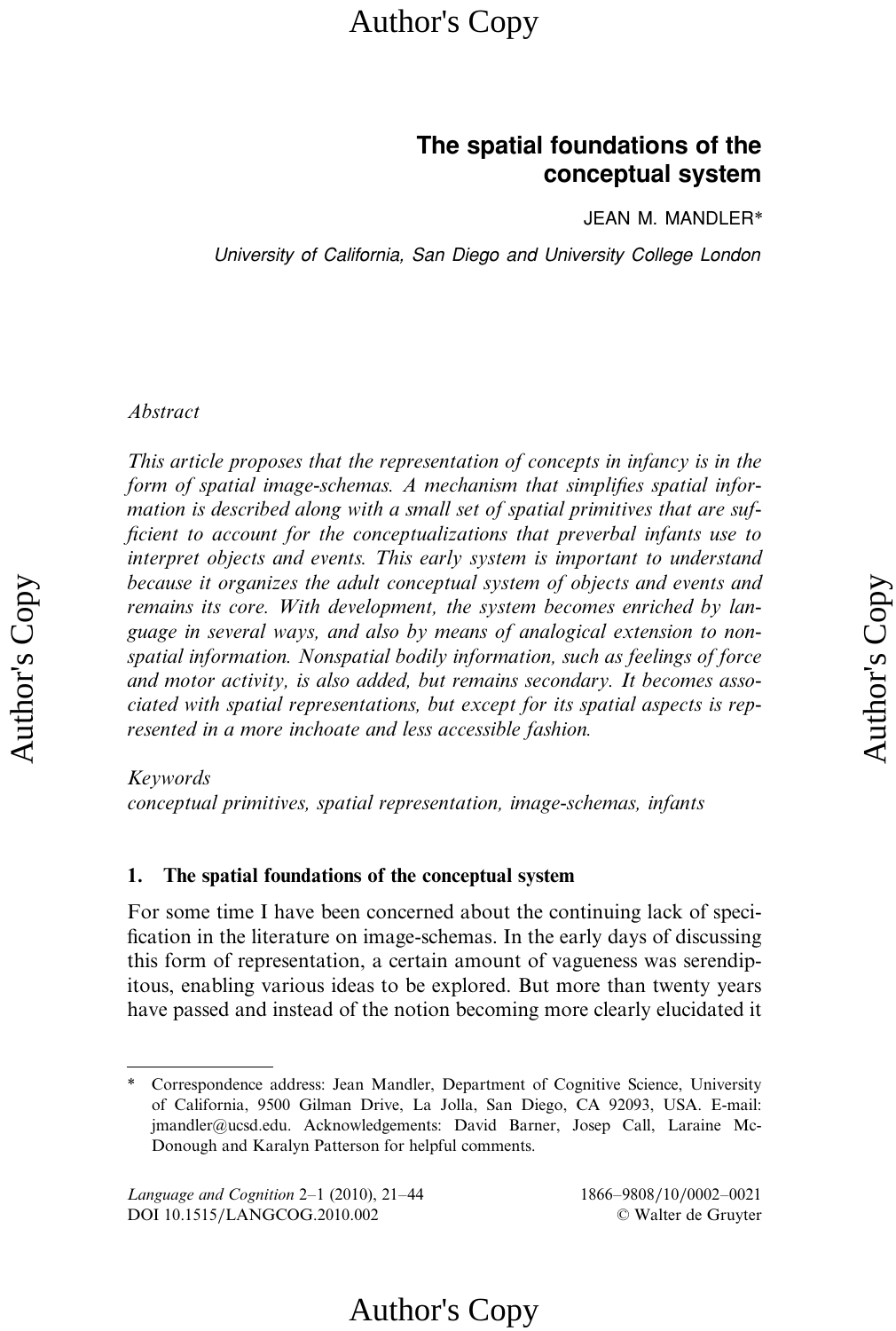#### 22 J. M. Mandler

has come to mean so many different things to different researchers as to seriously undermine its potential value. I am hardly the first person to comment on this problem. For example, Grady (2005) tried to handle the difficulties arising from a surfeit of definitions by proposing to distinguish image-schemas as fundamental units of perceptual experience, such as path, container and force, from non-perceptual schemas, such as cycle, process, and scale (intensity). It may be useful to be even more restrictive than that. Based in part on developmental considerations, a case can be made that for purposes of conceptualizing the world only spatial information is represented in image-schema form and other visual input and bodily information such as feelings of force, balance, and intensity are represented in a different manner or at the least in a much less structured way.

I came to view spatial image-schemas as different from force schemas and others that have been proposed largely because of my work on the foundations of the conceptual system laid down in infancy. But I also noticed that the experimental literature relating image-schemas to conceptual processing is mostly about spatial information, and worried about the reasons for this emphasis. I think we need to distinguish spatial image-schemas from summary representations of other perceptual information, as well as motor and other bodily information, because spatial information is primary in concepts of both objects and events. One reason for the hegemony of spatial information is that a huge number of concepts arise from observing events, and at a minimum these require understanding of objects moving in space. An alternative view to that presented here might be that spatial image-schemas merely have more structure than other image-schemas. In either case, making some distinctions in how different kinds of perceptual and bodily information are represented may be a step forward in understanding both concept formation and thought.

### 1.1. The conceptual system is founded on spatial information

By the term *concept* I refer to the construals or interpretations of objects, relations, and events that enable us to recall the past, to think about absent objects and events, to imagine the future, to make plans, and to solve problems mentally; all of these require at least some conscious processing. They are part of what is usually called declarative knowledge and can be contrasted with perceptual and motor knowledge, usually called procedural knowledge. Although the two kinds of knowledge are deeply entwined there are important differences in the way that they are represented and processed, as well as in accessibility of their contents to conscious awareness (Mandler 2004; Squire 1987).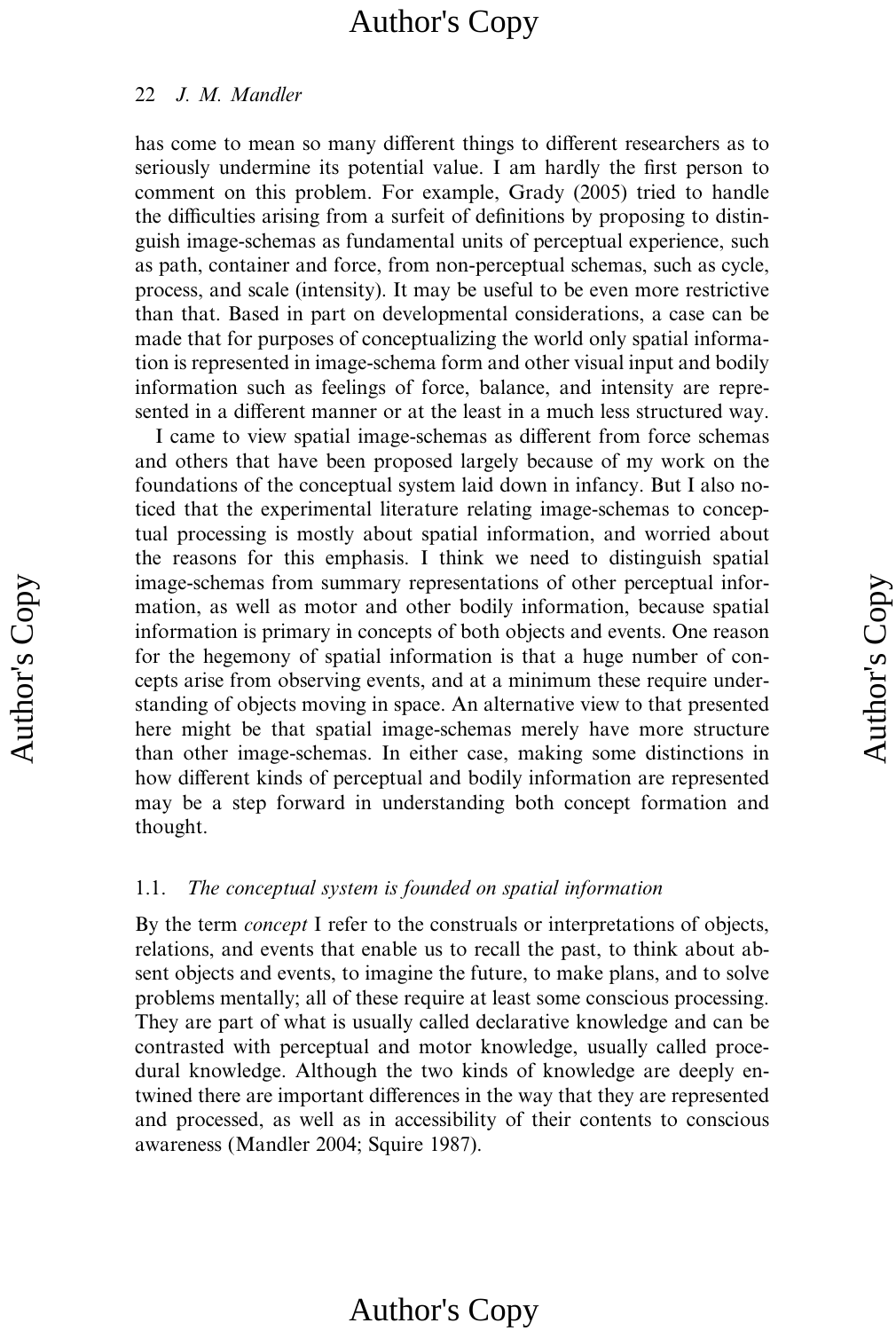#### The spatial foundations of the conceptual system 23

Although we have little data on the accessibility of concepts in infancy, we do know something about how infants first begin to form concepts. In this article I summarize briefly some of this research and specify a set of spatial primitives that I suggest is both necessary and sufficient to account for the majority—if not all—of the concepts formed during the first year of life. These concepts are important to understand because they are the ontogenetic foundations on which later concepts are built and hence play a major role in determining the organization of the adult conceptual system.

Although it used to be thought that infants did not begin to conceptualize the world until late in what Piaget called the sensorimotor period (i.e. around 18 months), more recently a considerable body of research has shown that the kind of conceptual system that enables recall of the past becomes established at least by 6 to 7 months of age (e.g. Collie and Hayne 1999), and the interpretation of ongoing events even earlier (e.g. Aguiar and Baillargeon 2002). By 8 months the conceptual system lets infants solve simple multistep problems without overt trial and error (Willatts 1997), and by 10 months do spatially based analogical thought (Chen et al. 1997).

For the first 5 to 6 months, because of lack of hand control infants cannot physically act on objects in any effective way. This has at least one major consequence, namely, that their own actions in the early months do not inform the conceptual system. Instead, what matters is what infants pay attention to in the world around them, and that in the first instance is motion through space. Infants are responsive to spatial information from birth and are particularly attracted to moving objects (Slater 1989). At first infants don't have enough foveal information to differentiate objects on the basis of the way they look, but they can differentiate them on the basis of their movements (or lack thereof ). Even when acuity is no longer a problem, they attend to whether or not objects move by themselves, whether they interact with other objects and the kinds of paths they take (e.g. Arterberry and Bornstein 2001; Frye et al. 1983; Leslie 1982). Perhaps because of the focus of attention on movement, infants as old as 5 to 7 months often do not attend to the details of what objects look like when they watch events, remembering instead actions or movements in space (Bahrick et al. 2002; Perone et al. 2008). Fivemonth-olds also are more accurate in encoding the location of objects they watch being hidden than what the objects look like (Newcombe et al. 1999).

Lack of attention to physical detail is one of the reasons why so-called 'basic-level' concepts like dog or cup are not the first kinds of object concepts to be learned. Instead the earliest object concepts tend to be more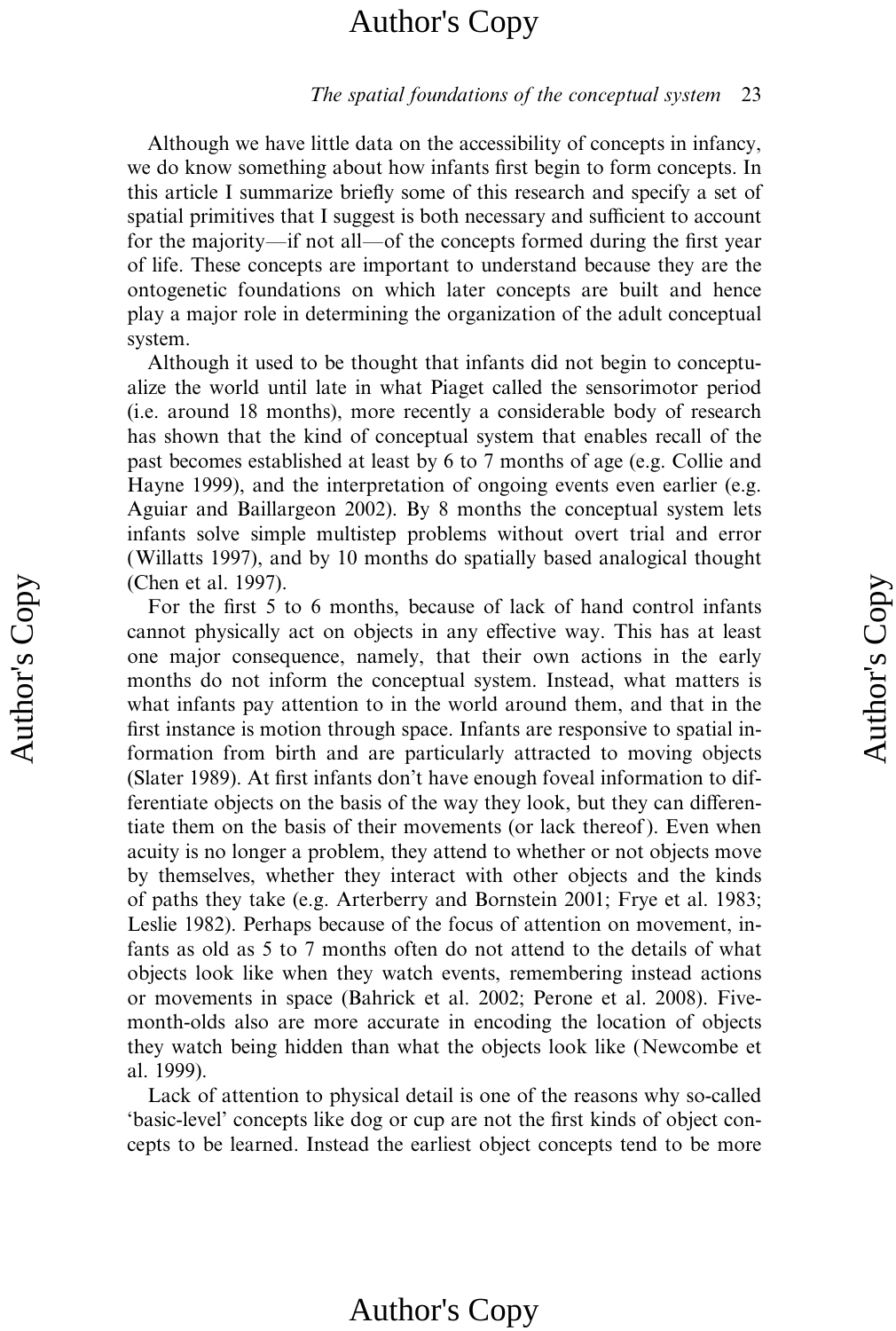#### 24 J. M. Mandler

global—sketchy, superordinate-like notions—such as animal, vehicle, furniture, and container, rather than dog, car, chair, and cup. This has profound consequences for the way the conceptual system becomes organized, because these initial global concepts ground later basic-level concepts—a dog is an animal, a cup is a container. Every time a new animal or container is learned it is understood under the higher-order rubric, thus producing a hierarchically organized conceptual system of objects. This organization is revealed in cases of semantic dementia in adults; lower-level distinctions are lost before higher-level ones, with global membership the longest surviving (Patterson and Hodges 1995).

Finding persuasive tests of conceptual functioning in preverbal infants is challenging, particularly because the nonverbal looking-time tests often used to assess infant's knowledge can sometimes produce data due to online perceptual habituation (Mareschal et al. 2003). One possible test is to show categorization in the face of little or no perceptual similarity among the relevant items. For example, Mandler and McDonough (1993) found categorization of animals contrasted with vehicles in infants as young as 7 months, but lack of categorization of dogs contrasted with rabbits or fish. Similarly, Pauen (2002) found categorization of animals versus furniture at 8 months, but no categorization of chairs versus tables. Mandler and McDonough (1998a) found categorization of furniture contrasted with vehicles at 9 months but no differentiation of tables, chairs and beds.

A more straightforward conceptual test than looking time, albeit one that cannot be used before about 9 months of age, is generalized imitation, in which infants choose what they consider to be acceptable substitutes for an object they saw in an event but that is not currently available for imitation (Mandler and McDonough 1996). By systematically varying the range of substitute objects available and seeing which they will and will not use, we can get preverbal infants to tell us how they have construed an observed event. Using this test we found that differentiation in global concepts occurs gradually. For example, infants conceptually differentiate land animals from birds by 9 months, but do not reliably differentiate dogs from cats, rabbits, or other land animals until sometime in the second half of the second year (Mandler and McDonough 1998b). Infants in our culture are somewhat more advanced in their conceptual differentiation of household artifacts and vehicles, presumably because of their more frequent interaction with these objects. Generalized imitation tests show that a number of common distinctions among household artifacts (for example, the difference between cups and pans) are learned between 14 and 20 months (Mandler and McDonough 1998b, 2000).

Of course, at the same time as infants form concepts they also form perceptual categories based on what objects look like. Indeed, in many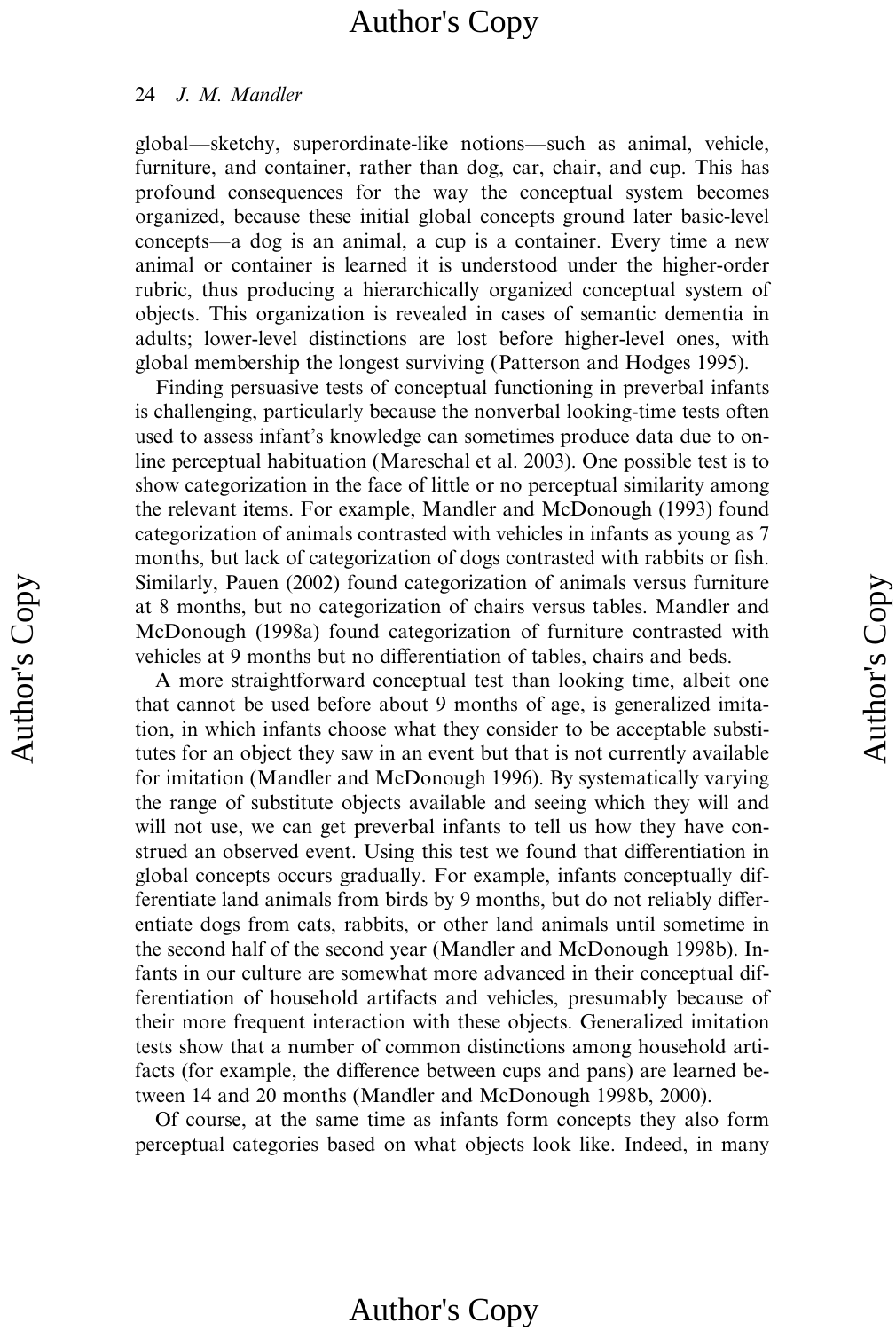## The spatial foundations of the conceptual system 25

ways perceptual categories are more advanced than concepts about them. For example, by 3 months if infants are shown a number of pictures of cats they will perceptually categorize them as different from a picture of a dog (Quinn et al. 1993), but construing dogs, cats, and rabbits as different kinds, as just discussed, takes much longer. Perceptual categorization is part of sensorimotor learning and consists of implicit learning of similarities. Responding to something as having been seen before, as indicated by smiling or learned behavior toward it, is not the same as conceptualizing it. This was, of course, one of Piaget's important insights. Infants live in a rich perceptual world that generates a sense of familiarity as they interact with things, but familiarity with objects and events does not in itself tell us how infants interpret or construe what they are seeing.

Perceptual information must be reduced and also redescribed if it is to become the conceptual knowledge that we use for thought. Concept formation is sometimes said to be a simple derivation from generalization across many instances. But generalization alone is not sufficient. For example, 6-month-olds can perceptually categorize male faces as different from female ones (Fagan and Singer 1979). Since even most adults are unable to bring the difference to conscious awareness, it is clear that the generalization that produces perceptual categories does not by itself produce a conceptual description—our concept of a face does not usually include this information. A selective mechanism is required to redescribe and simplify perceptual information into an accessible conceptual format (Mandler 1992, 2004, 2008). The redescriptions must be both general and simplified in order to characterize a variety of individual instances. The mechanism I have hypothesized to carry out this function, Perceptual Meaning Analysis (PMA), is an attentional mechanism that recodes selected aspects of incoming spatial information into an image-schematic form. This kind of representation creates meanings that can come to consciousness either through imagery or words, thus enabling explicit conceptual knowledge. Needless to say, this does not mean that conceptual processing must always, or even usually, be explicit, only that it can be.

In this view, the first concepts are composed from one or more pieces of spatial information, especially movements in space. I term such spatial components conceptual primitives. Because they are spatial they can have parts, and that in turn implies structure. A classic example is CON-TAINER, which is a notion requiring a bounded space with an inside and an outside (Lakoff 1987). The primitive is structured because you can't have an inside without an outside; it is the structure itself that gives the parts meaning. Although the structure can be dissected, it is primitive with respect to the conceptual system.

# Author's Copy Author's Copy

# Author's Copy Author's Copy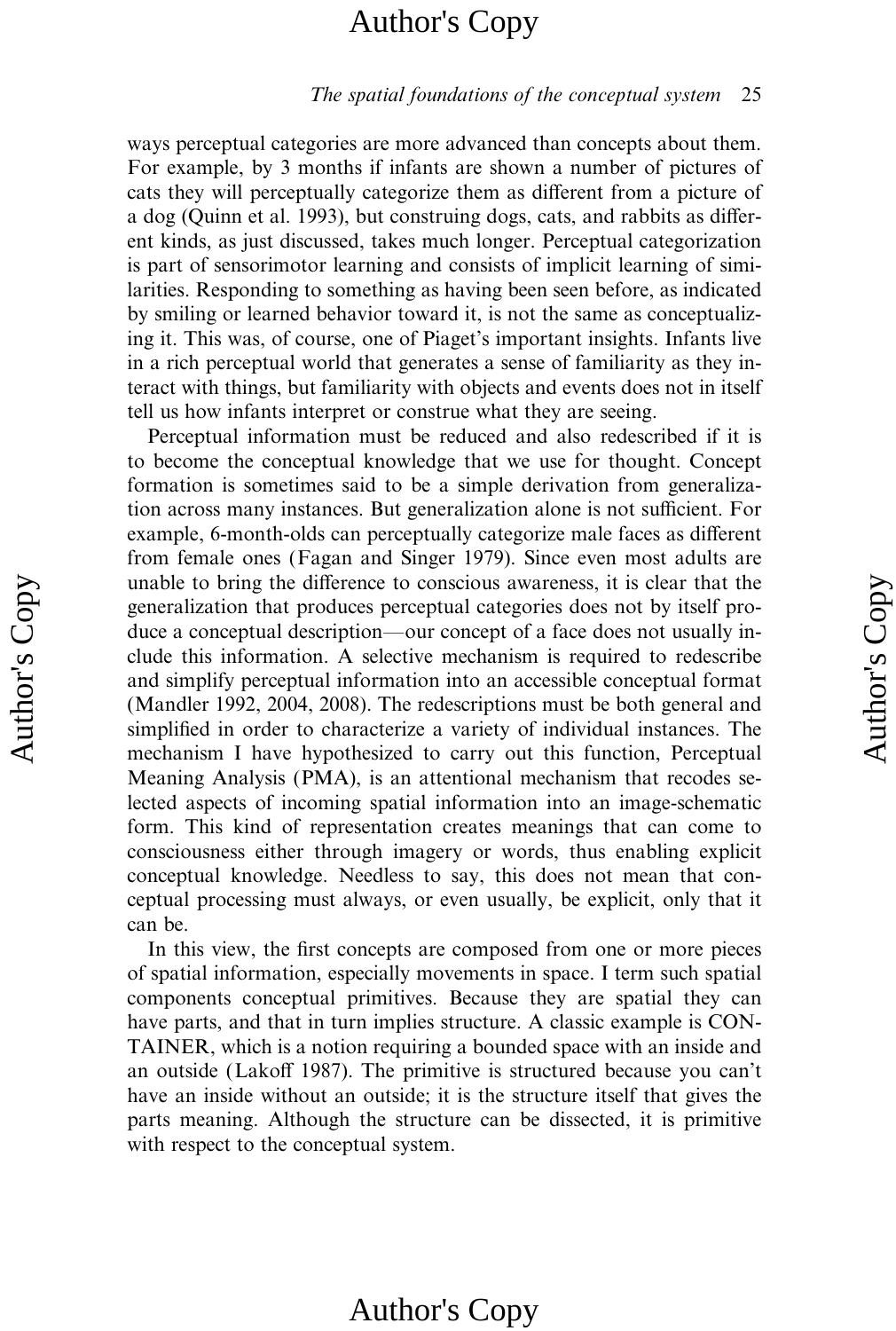#### 26 J. M. Mandler

In this view, it doesn't take a lot of machinery to get concept formation started. There is built-in attention to paths of motion through space and several kinds of spatial relations, such as containment and contact between objects, that are perceptually salient for infants. In addition, there needs to be a mechanism such as PMA that redescribes attended salient information into a simpler, schematic form (which is what I mean by the term image-schema). That in turn requires a set of primitives that can be considered as the initial vocabulary of the mechanism. The use of 'primitives' does not imply an axiomatic system, only a set of saliencies that gets concept formation started. (Language can also be used to represent perceptual analyses, but preverbal infants do not have that luxury. It may also be noted that congenitally blind infants process spatial information through touch and sound, but these are inferior sources of spatial information compared to vision. I assume this is why blind infants are cognitively delayed compared to sighted infants before they learn language, which itself is also delayed.) The questions I address here are what these primitives consist of and how many are needed.

### 1.2. Spatial primitives and some early concepts constructed from them

Even restricting the analytic mechanism to spatial information, one might think that a large number of primitives would be required. We process a vast amount of spatial information; think of what is required to give even a very simple description of what a dog looks like. But PMA is activated by attention and in early infancy this is largely determined by movements in space rather than by the details of what things look like. For example, animals can be seen to start motion by themselves and interact with other objects, even from a distance. Young infants are sensitive to whether objects contact others or start by themselves (Leslie 1984; Pauen and Träuble 2009) and also to whether objects interact contingently with them (Frye et al. 1983) or with other objects (Rochat et al. 1997). A conceptualization of animals as self-moving interactors is not a bad core definition, and it is a fundamental meaning that lasts for a lifetime. A similar set of primitive notions describes nonanimals (inanimates) as things that either don't move at all or begin motion only with contact from another object and that do not interact from a distance.

These notions (which are themselves concepts) make use of the following primitives (represented by caps). THING refers to objects, understood as spatially coherent and separate from the rest of the environment. PATH refers to any object's MOTION through space, without regard to speed, direction, or shape of either object or path. START PATH refers to the start of motion along a path through space. CONTACT refers to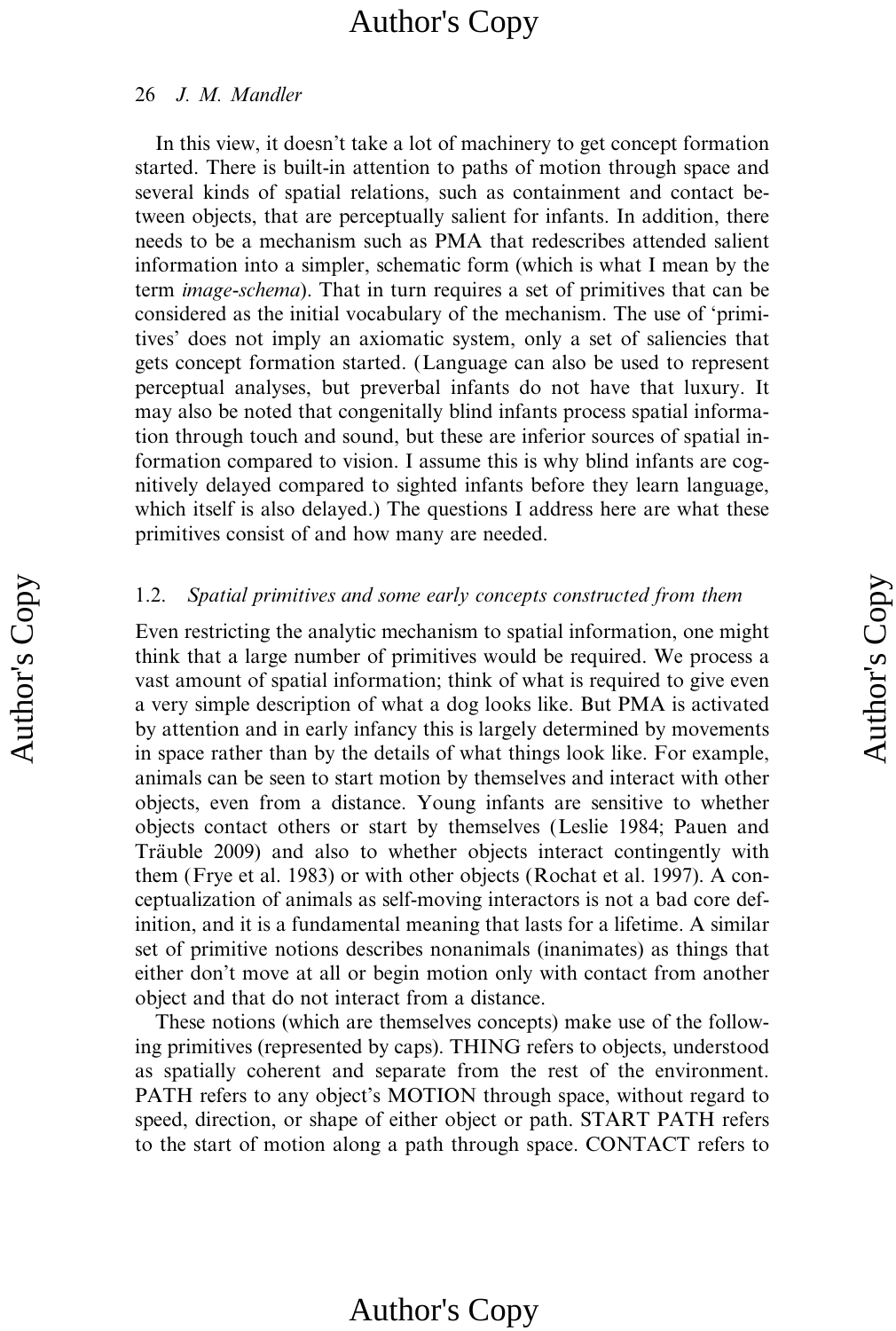#### The spatial foundations of the conceptual system 27

one object touching another. In addition to combinations of these primitives there is an element of absence of a primitive that combines with PATH, MOTION, or CONTACT, indicating that an object does not move, or does not touch another object. I use a negative sign (-) to express absence, but its status is different in that it does not appear by itself, only in conjunction with the spatial primitives. Thus, animals start motion by themselves (START PATH, -CONTACT ), and inanimate things either do not move at all (-PATH) or start to move only when contacted by another object (START PATH, CONTACT ). In addition to these primitives, interaction is expressed by LINK, representing a category of contingent actions, such as LINKED PATHS when two objects follow a common path, or back and forth interactions as in turn taking (Mandler 1992). There is a temporal experiential element involved in contingent interactions such as turn taking, in that if the interval between one response and the next is too long, no LINK will be construed. However, experiencing a temporal interval does not necessitate that it be conceptualized along with the spatial aspects of the interaction.

Animals can be conceptually differentiated from inanimates via different patterns of these few primitives. Since animals and inanimate things regularly display these patterns, the concepts should be rapidly learned. Rogers and McClelland (2004) showed that it needs no more than a simple connectionist algorithm to learn patterns similar to these that differentiate animals from inanimate things, and then to differentiate kinds within these domains. Subdivision of these domains is one of the ways in which complexity is added to the conceptual system. In some cases differentiation involves combining other primitives with already formed concepts, as in land (SURFACE) animals versus air (UP) animals, a subdivision that occurs relatively early in development (Mandler and McDonough 1998a). It is presumably based on the typical location of animals and their paths through space. Other subdivisions, like various mammal kinds, require associating perceptual detail with the higher-level descriptions. These are often later developments dependent on language learning and what the culture teaches, as in the differentiation of  $f(x)$  from  $\log$ (McDonough 2002).

Similar subdivisions occur in the realm of inanimate things. Vehicle is an early concept in our culture, and like animal it becomes subdivided early into *land vehicle* and *air vehicle* (Mandler and McDonough 1998b). We have little information on the details it includes for infants, but I have suggested that the first concept of vehicle consists of something like an outdoor moving container. Locational distinctions are salient to infants, and indoors versus outdoors may be one of the bases of an early concept of furniture (indoor inanimate things). However, although a conceptual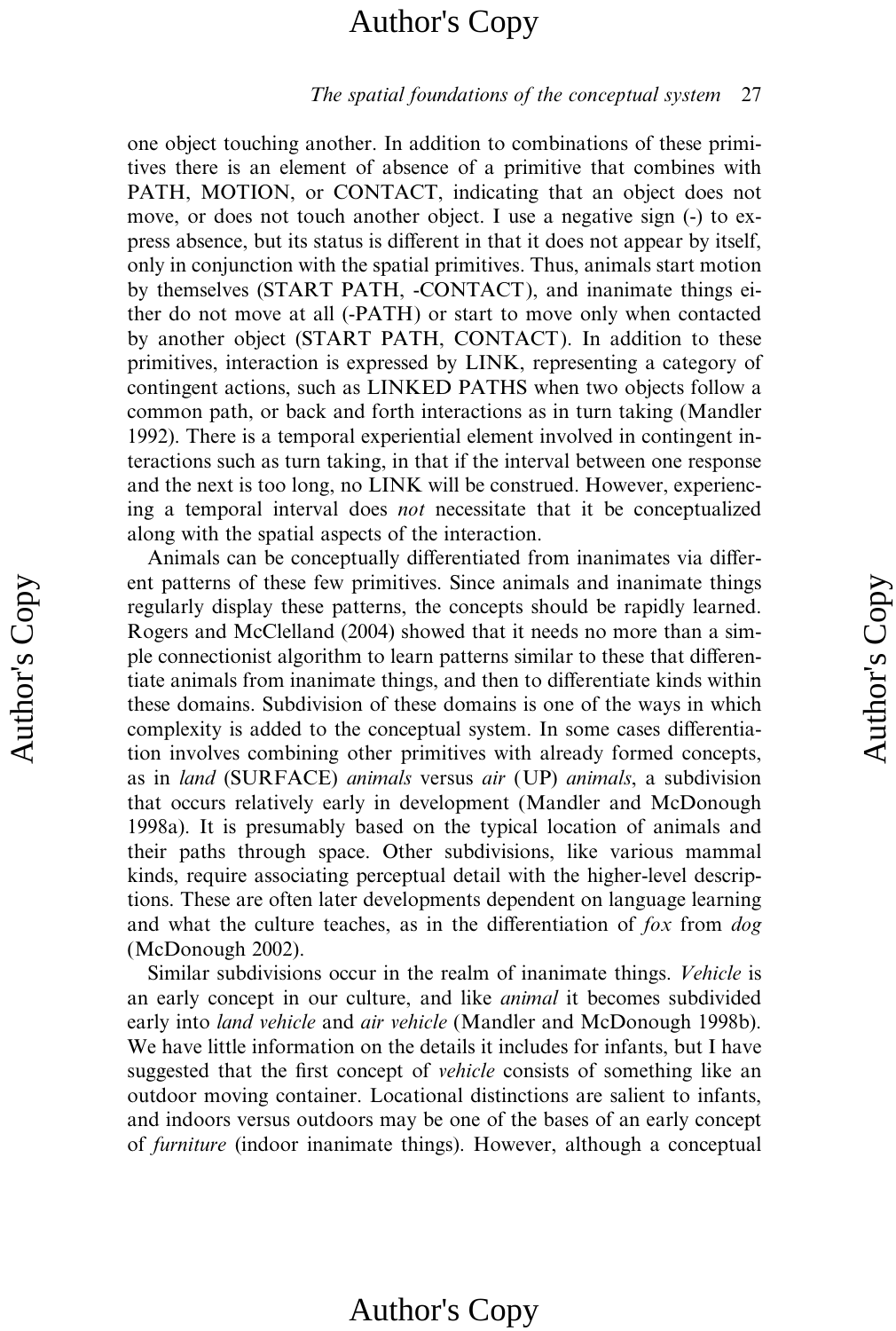#### 28 J. M. Mandler

category of indoor things lasts for a lifetime (Warrington and McCarthy 1987), it hasn't been tested before 16 months of age, at which point infants show a category of highly varied household items that is distinguished from vehicles (Mandler 2004). We also have evidence that 14 month-olds categorize highly varied kitchen and bathroom objects on the basis of their locations (Mandler et al. 1987). These categories have not been tested at earlier ages, but the data strongly suggest a LOCA-TION primitive. Not only are the indoor-outdoor and kitchen-bathroom distinctions robust enough to be used as the basis for categorizing objects, but the early division of animals into land animals and birds, and vehicles into cars and planes, suggests that location itself is conceptualized. It also is implicated in understanding of behind, discussed below. In any case, we do know that vehicle and furniture are early formed subdivisions of the concept of inanimate thing (Mandler and McDonough 1998a). There may also be concepts based on salient animal parts. One that seems likely in the early months is hand, a body part that contacts and contains things. Eyes are another possible candidate, but for both these cases, evidence in infancy of conceptualization beyond sensorimotor knowledge is still lacking.

Animal and inanimate thing are quite abstract concepts, even though they are among the very first to be formed. Other even more abstract concepts, such as cause, in the sense of 'make move', may begin very early as well. Infants perceptually differentiate self-starting from starting with contact at least by 4 months of age (Leslie 1984), but of course more is needed for a concept of caused motion. Hume thought we can't see causality when one object launches another, but we can, or at least we see the transfer of motion from one moving object to another. Our powerful sense of causality when, say, one ball strikes another, comes from the nature of the sensory store that holds visual information and makes us see motion as continuous. Michotte (1963) showed that the timing of the launching events is crucial for our illusion that we see one ball 'make' the other move. We see a causal relation when a conflict exists between two types of continuity cues. Spatial discontinuity says there are two separate objects, whereas continuous motion suggests there is only one. The conflict is resolved by perceiving the sequence as the transfer of motion from one object to the other (White 1988). Since this phenomenon is due to the temporal integration function of the eye, there is no reason to think it does not apply to infants as well as adults. For this kind of perception to be construed conceptually, a MOTION TRANSFER primitive is needed, in which the motion of one object is not only seen but also understood as moving into another. Notice that the concept of force is not part of this construal. It will become so as infants begin to move themselves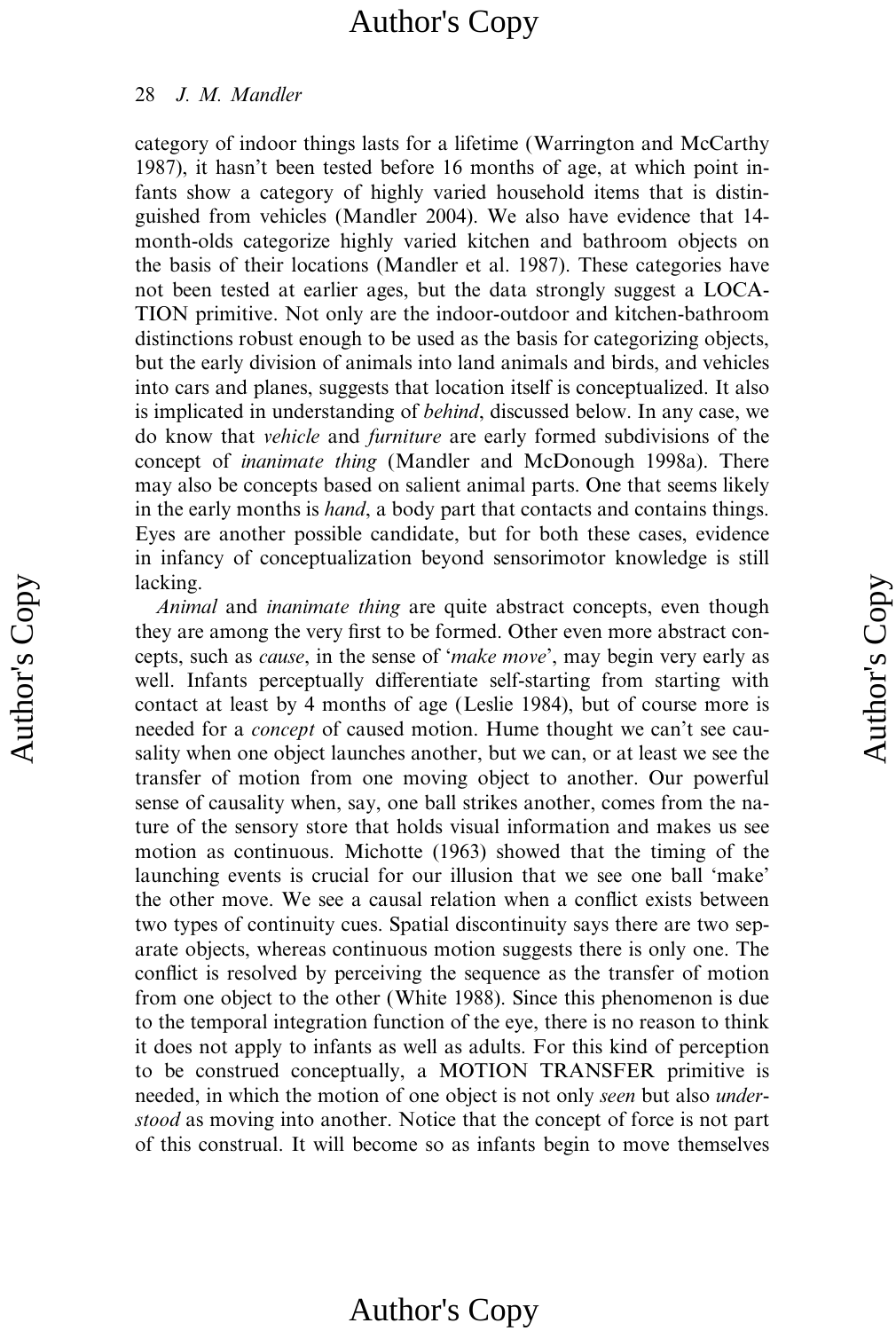around in the world and experience the forceful aspects of motion, but in this view force itself is not a conceptual primitive. I discuss its status further below.

A spatial notion related to make move is a path being blocked so that motion abruptly stops. When an object runs into something immoveable there is no motion transfer to be seen, but a sudden END OF PATH. Baillargeon (1986) showed 6 to 8 month olds a car running along a downhill track. Then a block was put on the track and a screen lowered to hide the block from view. When a car was again sent down the track, the infants looked longer if it reappeared from the other side of the screen. We do not know whether infants this young conceptualize this situation; however, to the extent that they do, a BLOCKED PATH primitive is sufficient to describe it. Even infants as young as  $2\frac{1}{2}$  months expect that a rolling ball will not go through an object in front of it (Spelke et al. 1992).

An abstract concept that is in evidence beginning around 5 months of age is goal. Infants this age are already sensitive to the ends of paths and what happens there (Woodward 1998). A typical goal-directed scenario involves an animal taking a path toward an object and at its end interacting with it. However, 5-month-olds also interpret inanimate objects as goal-directed if they start by themselves (Luo and Baillargeon 2005a), suggesting that the first concept of *goal* is not derived from animals acting but rather from a set of spatial primitives involving START PATH, END OF PATH, and LINK (Mandler 2008). LINK means interaction, and if, for example, a person merely rests the back of their hand on an object, infants do not treat it as a goal (Woodward 1999).

The concept of *goal-directed action*, often referred to as *agency*, seems to derive from two kinds of observation. One is of direct paths, wherein an object starts by itself and goes straight to an object or location rather than taking an (unnecessarily) indirect route. It is plausible that DIRECT PATH is an output of PMA, but the limited evidence we have (Csibra et al. 1999) suggests sensitivity to this kind of goal path only by 9 months. The other kind of observation is of repeated paths ending at the same place, involving equifinal variation). This term refers to changes in the shape of a path (or action at the end of a path) as a function of the specifics of the physical situation, such as a barrier that blocks motion and is jumped over or gone around (Biro and Leslie 2007; Csibra 2008). Responsivity to equifinal variation is likely at first to be limited to paths rather than actions, which require more detailed analysis. This kind of equifinal variation can be characterized as a goal related version of LINKED PATHS, that is, paths that vary contingently upon things between their beginning and end points. Readers familiar with the imageschema of source-path-goal (Lakoff 1987) will notice that I am suggesting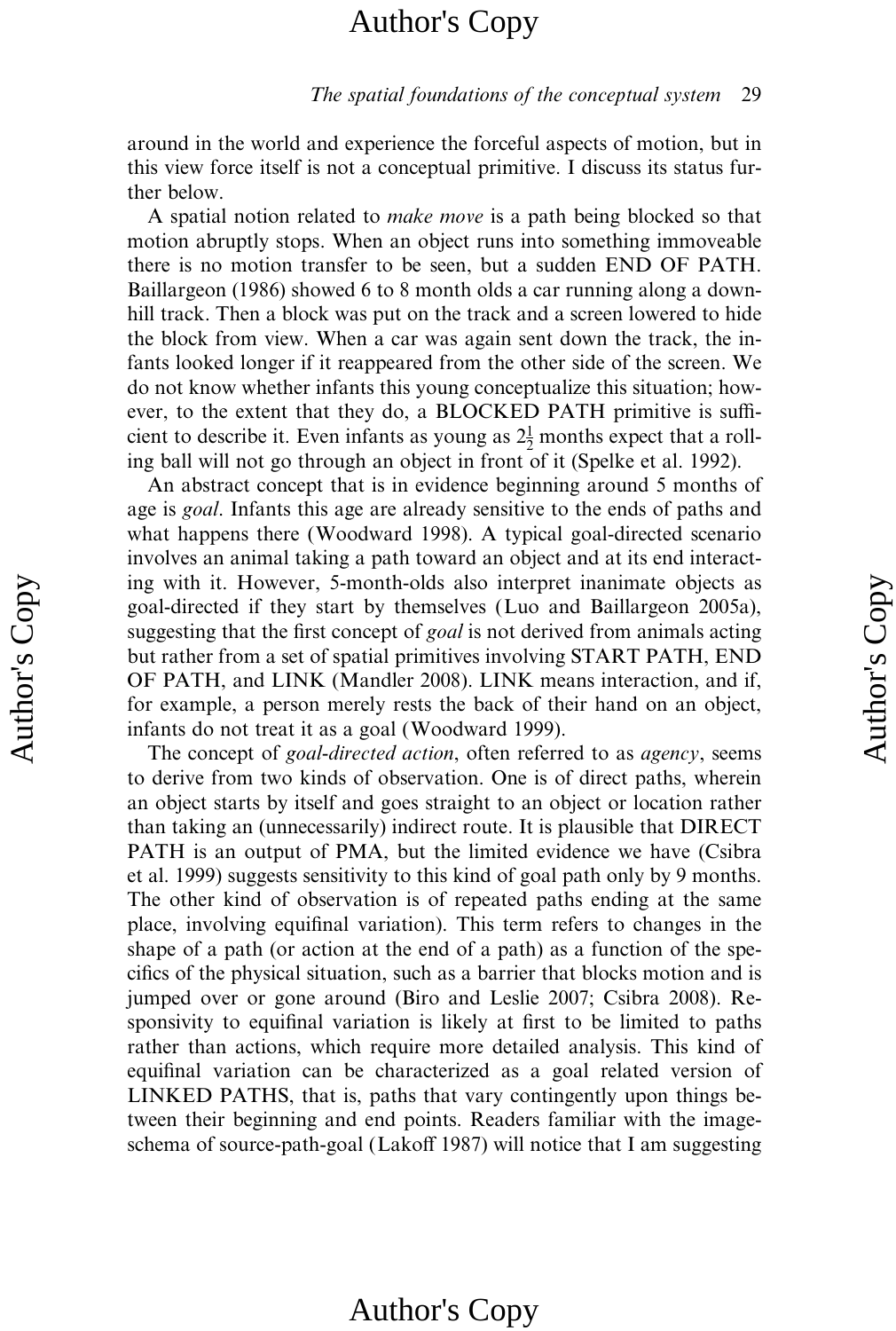#### 30 J. M. Mandler

here the spatial primitives that structure it: START PATH, LINKED PATHS, END OF PATH, LINK.

This characterization of *goal* concepts and *agency* is adequate to account for 5- to 6-month old infants' interpretations of goal-directed actions. To my knowledge there is no evidence that these early concepts include any attribution of intentionality on the part of agents. They are concepts about behavior rather than the mind. To think 'It's going to that object', and perhaps even thinking 'It's trying to go to that object' does not require a concept of a mental intention. So far as we know, a clear cut understanding of intentions appears at the earliest in the second year (e.g. Tomasello et al. 2005). It may be that what is required for infants to add intentionality to their spatial understanding of goals is to engage extensively in goal-directed behavior themselves (including its successes and failures), a development that first becomes pervasive in the second six months of life. Mapping sensorimotor information about trying into a spatial representation of goal-directed behavior is an important example of the enrichment of early spatial concepts by bodily feelings, discussed further below.

Some of the most interesting early concepts involve spatial relations. It is especially difficult to be sure of these concepts in preverbal children, because most of the data come solely from tests of perceptual categorization. Nevertheless, there is suggestive evidence from the extensive work that has been done on infants' understanding of containment, support, and occlusion. Containment relations, especially events of going into and going out of, strongly attract infant attention, and like occlusion, begin to be learned as early as  $2\frac{1}{2}$  months. Extensive work by Baillargeon and her colleagues (e.g. Baillargeon 2004) has shown that early understanding of containment is global rather than detailed. Infants understand *going in* and *going out* before they learn about details such as whether or not a tall object will go into a short container or a wide object into a narrow one.

There is a similar gradual accumulation of details about support relations (Baillargeon, Kotovsky and Needham 1995) although support concepts are less salient than containment for infants (Casasola and Cohen 2002; Choi et al. 1999). The first concept of support seems to derive from attention to objects going onto and off of surfaces. There does not appear to be any concept of gravity (even though infants do not expect objects to stay in place in midair; Spelke et al. 1992). In so far as spatial information is being analyzed in support situations, a primitive of ATTACHMENT may be used, in the sense that 3 month olds expect an object to stay even on a vertical surface if it is in contact with it. Over the next months infants gradually learn details about the amount of overlap with a hori-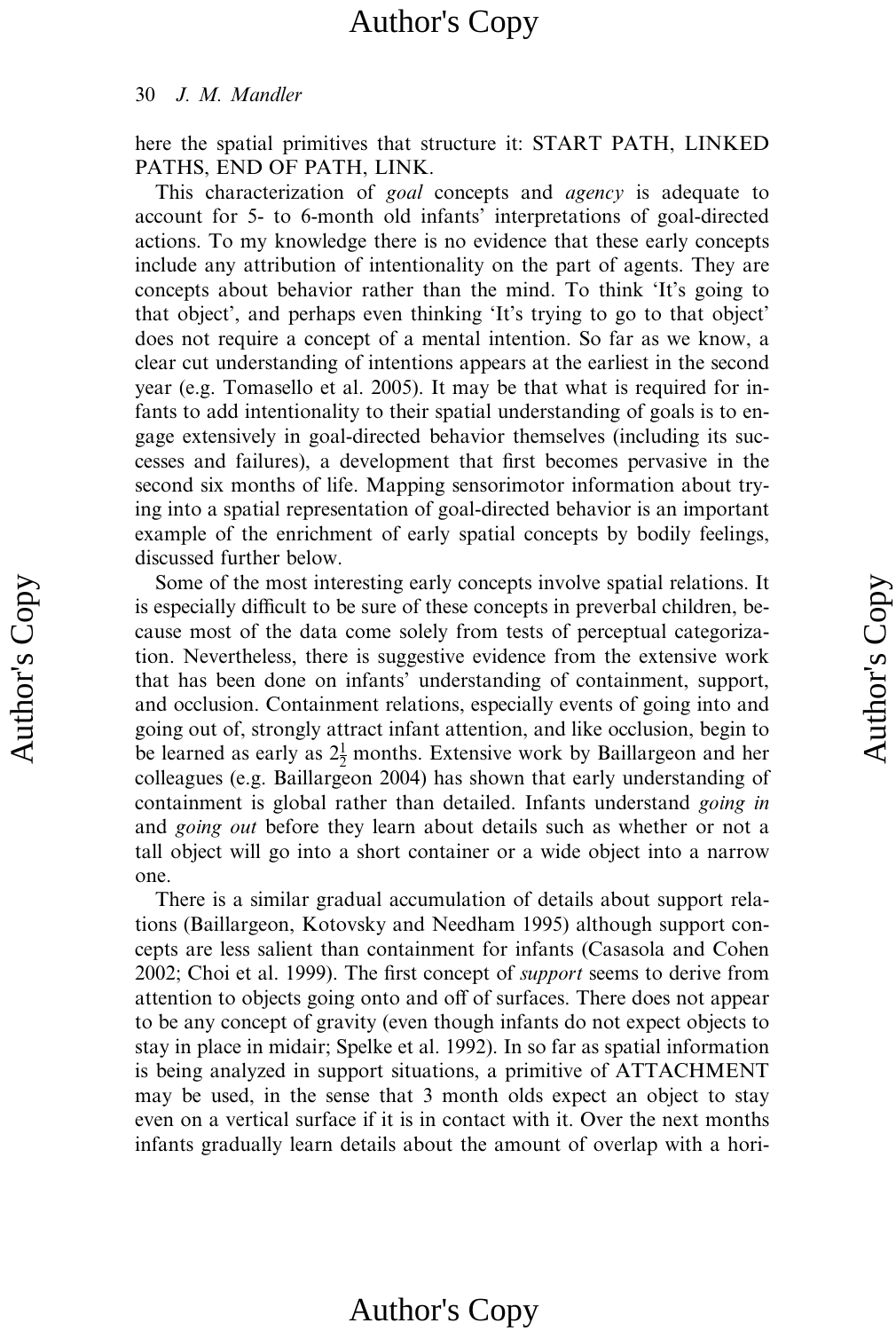The spatial foundations of the conceptual system 31

zontal surface an object needs if it is not to fall (Baillargeon et al. 1995). These data implicate path primitives of INTO CONTAINER, OUT OF CONTAINER, ONTO SURFACE, OFF OF SURFACE, CON-TACT, ATTACHMENT (as well as CONTAINER and SURFACE themselves).

It is possible that some of the data on containment and support merely indicate the learning of more detailed perceptual categories with experience. However, there are other data not easily explained without referring to conceptualization. Luo and Baillargeon (2005b) studied 2 to 4 month olds' expectations about objects moving behind occluders. From  $2\frac{1}{2}$  to 3 months, infants apparently do not expect to continue to see an object when it moves behind an occluder, even if the occluder is a narrow column and the object is wider. As a result, they show increased attention to such a display. Similarly, when an object goes behind a screen that has a window in it 3-month-olds again show increased attention when the object appears in the window. It isn't until  $3\frac{1}{2}$  months that they look longer when such an object does *not* show up in the window. It is difficult to think of a purely perceptual explanation for the 3-month-olds'data, because although infants have experienced people going out of rooms, they have had as many or perhaps even more experiences of objects being only partially hidden as they move behind other objects. The longer looking to what are normal sights suggests that some concept of *moved out of sight* is being violated. Notice that these are not the usual kind of expectation data, where an impossible sight produces longer looking. The response to a normal sight suggests an early example of a concept, perhaps derived from the experience of people going out of sight when they leave a room, broadly (and mistakenly) influencing perceptual expectations about occlusion.

These data suggest that a spatial primitive BEHIND is very early coupled with another output of PMA when an object disappears, represented by the primitive MOVE OUT OF SIGHT. This primitive in some sense is a variant of BLOCKED PATH, since it occurs when a line of sight that connects the infant to an object becomes blocked. It is not just a case of infants forgetting about an object when it disappears. There is evidence that even young infants remember, at least for short periods of time, that hidden objects are still there (McDonough 1999; see also the next paragraph). Regardless of the exact nature of this primitive, object appearance and disappearance attracts infants' attention—think of the game of peekaboo, beloved by 4 month olds.

Three-month-olds are slightly more advanced in their understanding of doors than of windows. That is, they do expect that a little doll shown moving behind a screen that has a door in it will be seen passing by the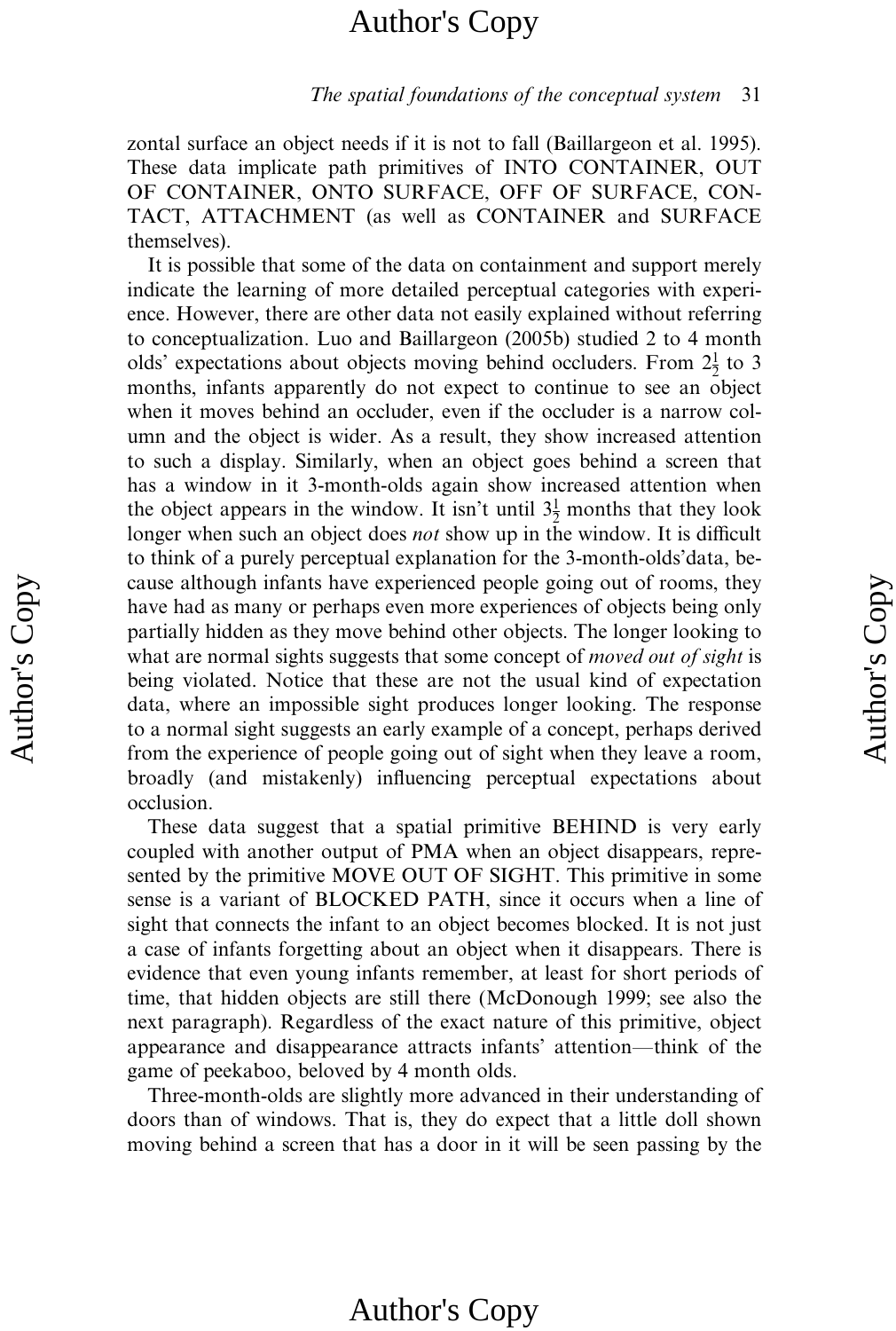#### 32 J. M. Mandler

door before coming out on the other side of the screen and look longer if it does not appear in the doorway (Aguiar and Baillargeon 2002). (Infants probably have more experience in seeing people come to view in doors than passing by windows. Aguiar and Baillargeon consider the relevant variables to be behind versus not-behind, lower-edge discontinuity in an occluder, and height of the occluded object). Interestingly, however, they found that by  $3\frac{1}{2}$  months infants did *not* look longer when the doll did not appear in the doorway. They speculated that perhaps the  $3\frac{1}{2}$ month-olds inferred that there must be another doll hidden behind the screen. One of the several ways they tested this hypothesis was to show the  $3\frac{1}{2}$  month-olds that there was only one doll behind the screen, whereupon the  $3\frac{1}{2}$ -month-olds now behaved like the 3-month-olds, looking longer at a display in which the doll did not appear in the doorway. This kind of experiment is another example of why it becomes necessary to assume that even very young infants are conceptualizing what they see, not just learning probabilities of occurrence of various sights. Their construals, perhaps especially their misconstruals, are instructive of the kinds of perceptual information that are being used to help form a conceptual system.

There are other relational primitives, such as UP and DOWN, expressing aspects of space that have been less studied in infancy, although they appear to be operative relatively early (Quinn 2003). However, exploration of infants' conceptualization of space is still relatively sparse. For example, we have evidence that infants are learning about tight versus loose containment as early as 5 months (Spelke and Hespos 2002) and have abstracted a general concept of tight (or loose) containment at least by 9 months of age (McDonough et al. 2003). But we do not have enough information to tell us whether a concept such as tight is a spatial primitive given directly by PMA. It may be a concept derived from a subdivision of containment; loose containment would be the default case and tight would be an addition of BLOCKED PATH to CONTAINER.

Other possible primitives are something like SAME and DIFFERENT as a response to spatial patterns. We do not yet know how early a concept of *same* or *different* appears in development, although infants are clearly responsive to whether spatial displays are the same or not. LINKED PATHS, for example, depends on such a perception, as do categorization and subitizing small numbers. Indeed, forming a concept of animal as a self-starting interactor depends on extracting the same information from perception of a variety of different animals' behavior. But once again, it is important to note that the perceptions used in forming concepts are not necessarily concepts themselves. Perceiving two patterns as alike or different does not involve the same kind of simplification of information that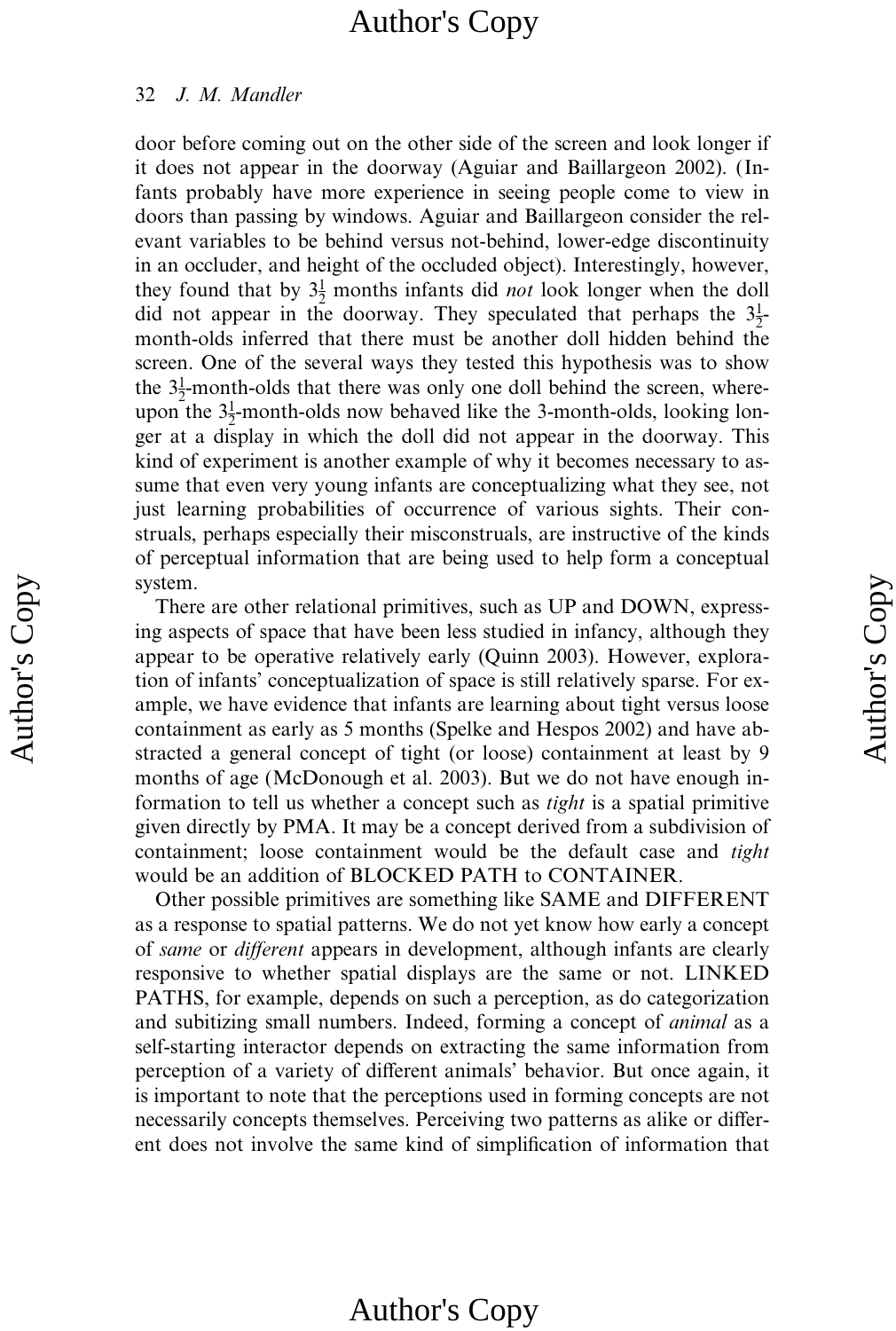The spatial foundations of the conceptual system 33

PMA engages in and also occurs in other modalities than space. It seems likely, therefore, that they are independently generated innate reactions to patterns of information, and so I do not include them in the suggested list of spatial primitives. At some developmental point, the processing of patterns as same or different (which as a kind of procedural processing begins quite early) clearly does become conceptualized, but we have essentially no information as to how or when that happens.

The primitives I have discussed are listed here:

| <b>PATH</b>            | <b>CONTAINER</b>      |
|------------------------|-----------------------|
| START PATH             | <b>INTO CONTAINER</b> |
| END OF PATH            | OUT-OF CONTAINER      |
| <b>BLOCKED PATH</b>    | <b>SURFACE</b>        |
| LINKED PATHS           | ONTO SURFACE          |
| <b>DIRECT PATH?</b>    | <b>OFF-OF SURFACE</b> |
| <b>MOTION</b>          | <b>THING</b>          |
| <b>MOTION TRANSFER</b> | LOCATION              |
| MOVE OUT OF SIGHT      | UР                    |
| CONTACT                | <b>DOWN</b>           |
| <b>ATTACHMENT</b>      | <b>BEHIND</b>         |
| LINK                   |                       |

Either singly or in combination these spatial primitives go far toward founding a conceptual system. It seems likely that there are others, such as DIRECT PATH, given here a question mark, and a few other spatial relations such as ACROSS OR NEXT-TO, but not many more should be needed: I have suggested that something like 25 spatial primitives are enough to characterize the conceptual system of infants in the first year of life (Mandler 2008). These primitives are sufficient for infants to form initial concepts of animals and inanimate things. They are also sufficient for infants to conceptualize the paths and spatial relations that in the most general sense characterize people's interactions with objects and with other people. Needless to say, these primitives do not represent all that infants know. They are learning what different kinds of things look like, to differentiate people from other animals (Pauen 2000), to differentiate one animal from another (Quinn et al. 1993), what cups and pans look like, and so forth. What is under discussion is how infants interpret these things and the events they take part in, even as they are learning to perceptually categorize them. For example, they can learn to tell cups from pans even though they construe both as containers. Thus, my argument is that a relatively small number of spatial primitives are sufficient to ground the conceptual system.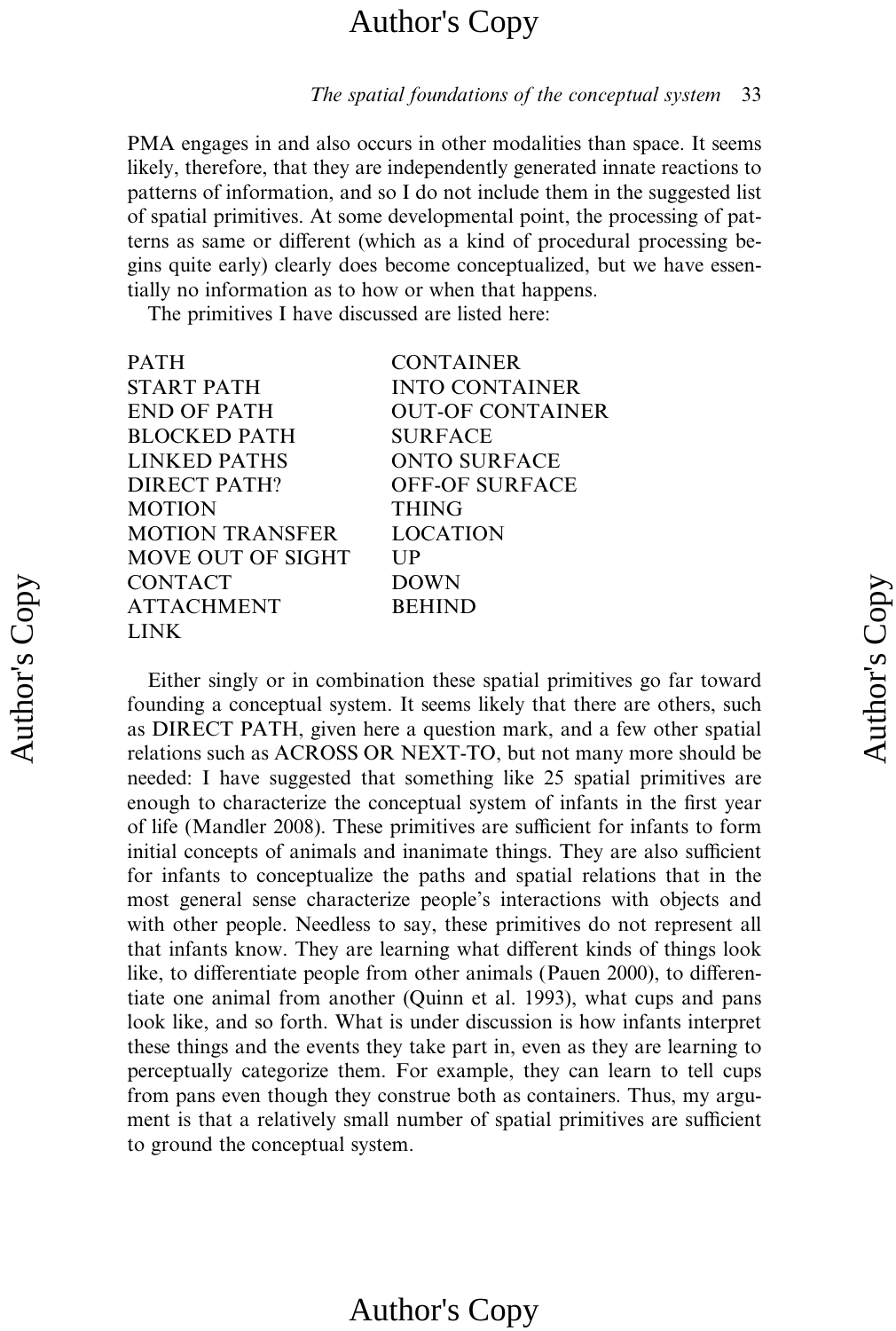#### 34 J. M. Mandler

#### 1.3. Enriching the spatial conceptual base

How does more powerful thought develop from such simple beginnings? In general, there are four main ways that conceptual expansion or enrichment takes place: subdivision of concepts, language use of several types, analogical extension to nonspatial domains, and associating bodily information with the spatial base. (By bodily information, I mean nonspatial sensory information that comes from vision, touch, taste, as well as motor activity and autonomic activation. Auditory information may be a special case, not considered here other than to suggest its conceptual development differs when it is structured rather than unstructured.)

I've already mentioned that subdivision of existing global concepts can occur simply by including other primitives, as in 'UP animal.' These subdivisions can occur quite early, based on the infant's attentive analysis. Another way to subdivide global concepts is via language, which directs attention to neglected details, such as long rabbit ears or tiger stripes. Perceptual Meaning Analysis allows the conceptualization of spatial distinctions whenever analysis of perceptual information is carried out. Adults' use of a consistent distinction within a context that the child already understands globally should direct the child's attentive analysis, enabling the discovery of the overlooked particulars that the language is specifying. For example, as early as 6 months, infants begin to use labels provided by adults to subdivide animals (Fulkerson and Waxman 2007). In some cases, infants may already have formed the relevant perceptual schemas and the new labels provide a convenient shorthand for the new concepts. Even as adults many of our 'basic-level' animal concepts contain not much more than a label attached to a crude physical description (e.g. 4 legs, long tail) with some bits of other information such as location or diet that differentiates one from another. Here again, the perceptual schemas that enable recognition are more detailed than the conceptualizations.

Another important function of language is to help expand the conceptual system beyond spatial information. Language helps categorize unstructured sensory information for which there are no primitives, such as colors, tastes, and emotions. Infants experience all of these but to my knowledge there is no evidence for conceptualization of them before language. For example, any particular color concept may consist of no more than a label that points to a particular type of experience (Roberson et al. 2005). It is possible that concepts involving unstructured sensory information require language to be thought about at all. At least to some extent they remain that way—the concepts consisting merely of words referring to otherwise unanalyzed perceptual experiences. Still another language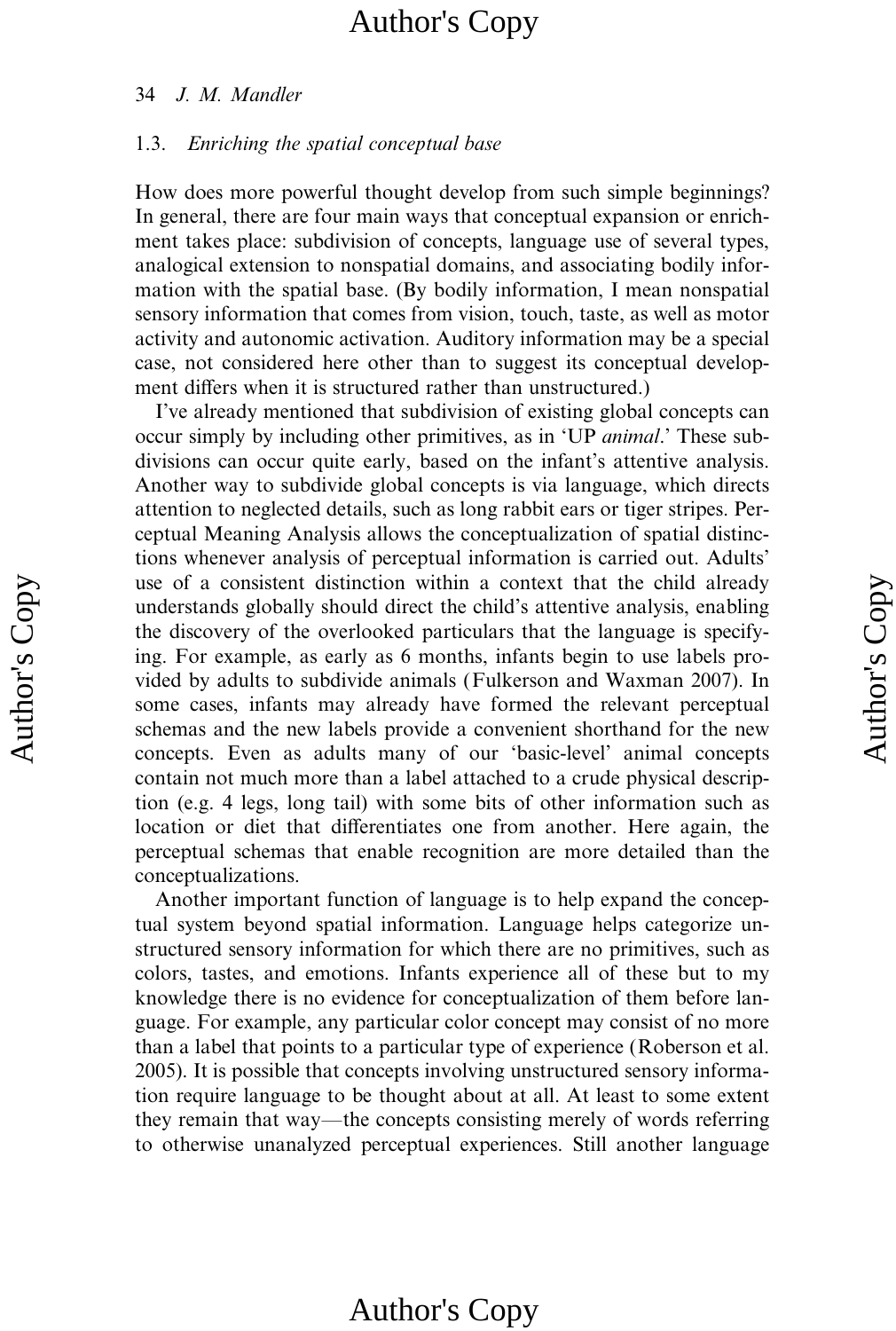#### The spatial foundations of the conceptual system 35

contribution, and one of great importance, is providing an amodal symbol system that will ultimately allow conceptualization of truly abstract notions such as found in mathematics and the sciences.

The third main source of concept enrichment, especially useful for constructing concepts that have little or no perceptual basis, is the analogical extension of spatially-based concepts into nonspatial realms. Analogical learning is in evidence even in infants, who before a year of age begin to show analogical transfer from one problem to another (Chen et al. 1997), and it remains a major source of conceptual growth throughout life (Gentner 2003; Goswami 1992).

A classic example of using spatial knowledge to conceptualize a nonspatial domain is time. The spatial underpinning of this concept has long been acknowledged by linguists and psychologists (e.g. Clark 1973; Guyau 1890/1988). The passage of time is phenomenally experienced (see Evans 2003 for discussion), but feeling is not the same as conceptualizing. It is conceptualization that makes use of spatial metaphor, such as a long time, the passage of time, going back in time, time approaching, and so forth (Lakoff and Johnson 1999). The basis of understanding time in terms of space is not just linguistic; spatial information primes temporal interpretation (Boroditsky 2000) and people can't ignore spatial information when making judgments about duration (Casasanto and Boroditsky (2008). Of course, we can tell the difference between a unidimensional spatial path and a unidimensional temporal duration, but the latter is a feeling that needs help from metaphor to be conceptualized. In short, our concept of time is a spatial concept coupled with an unanalyzed sensory experience of duration. We can speculate about possible measures of duration, for example in terms of the ordering of events, but these are intellectual exercises, not part of our ordinary understanding of time. As for infants, although they experience duration it is not clear that there is any awareness of it. An interesting question, albeit one that cannot be answered at present, is whether the phenomenological experience of duration is developmentally prior to conceptualizing time. It is possible that children learn words that apply to time, such as long and short, before they become aware of the bodily feeling of time passing.

The discussion of time borders on the fourth, and very important, method of enrichment, namely, mapping bodily information into the spatial base. This process, different from merely learning words to refer to feelings, surely adds enrichment, although perhaps in a different way than envisaged by many researchers working within an embodiment framework. For example, although many researchers assume that there are force image-schemas, it is equally possible that our concept of force depends on spatial image-schemas in a way like that of time. As discussed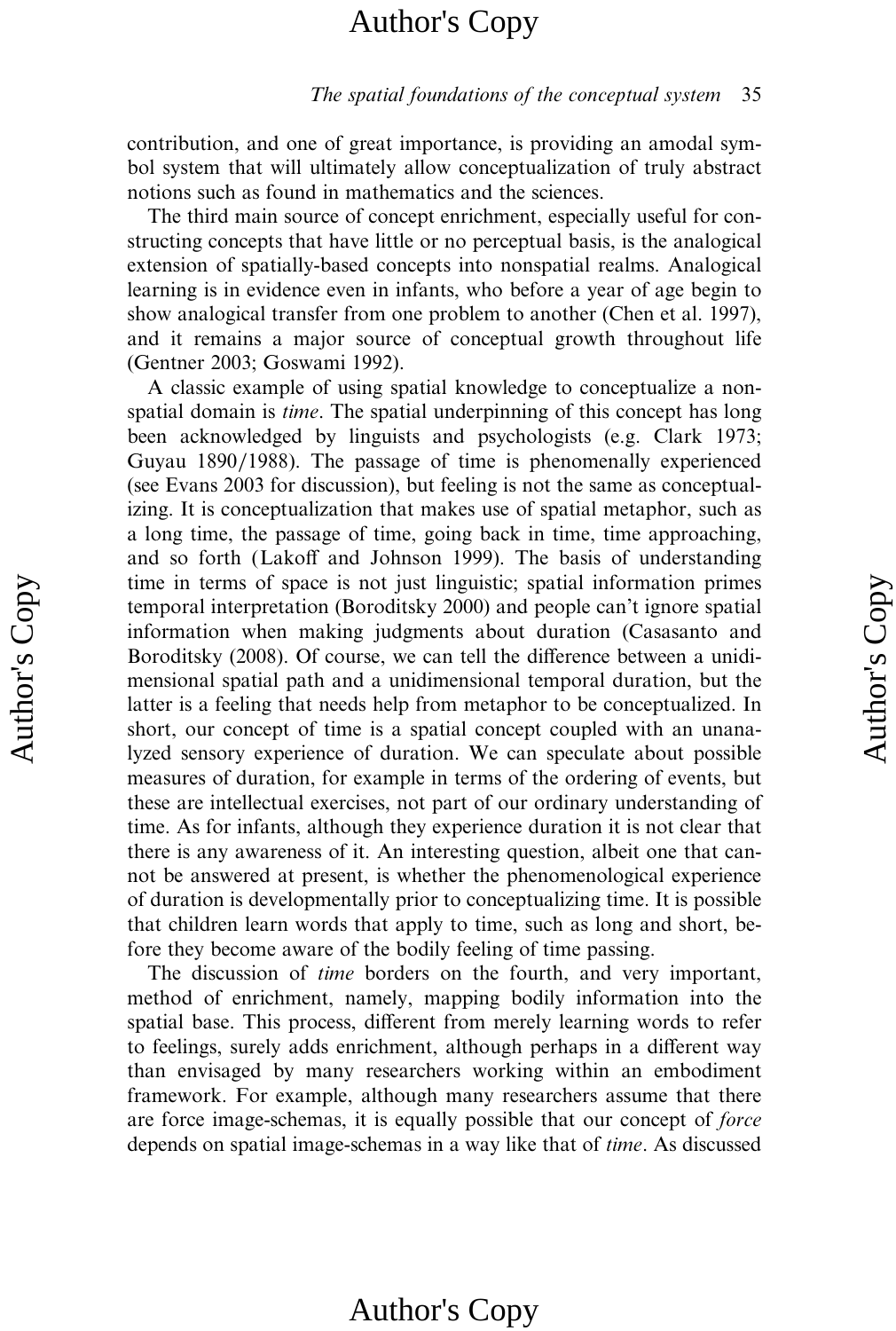#### 36 J. M. Mandler

earlier, MOTION TRANSFER (the spatial representation of motion being transferred into an object) is sufficient to initiate a concept of force. Six-month-olds already have a concept of caused motion without yet having enough of the experiences needed to add a dynamic (as opposed to purely kinetic) aspect to the concept. In this view, force is a spatial concept that becomes enriched by becoming associated with certain sensorimotor experiences. For example, you can attend to the 'umph' you feel when experiencing a BLOCKED PATH, as when you push against something immoveable. This kind of experience begins to be common in the second six months of life, when infants may struggle in their parents' arms or try to push something away. When the feeling of pressure becomes associated with a BLOCKED PATH it adds a crude dynamic aspect to the spatial primitive. In short, a conceptual description becomes augmented by a bodily feeling that is not itself conceptually described, perhaps not even as greater or lesser force. The result is a spatial imageschema that can activate a bodily feeling, although usually in a nonperceptible way. In a distributed processing system motor activation may accompany or be part of a simulation, but that does not require a force image-schema.

Of course, the structure of forceful interactions can be dissected, as in Talmy's (1988) force-dynamics analysis. Still, it is interesting to contrast the spatial and forceful components he used. Basically the patterns he described consist of three interacting tendencies: an object either moves or not (a spatial variable), it either does the moving or receives it (another spatial variable), and it is either stronger or weaker than the other object. The spatial components were represented spatially, but so was the forceful component and no further analysis was given to it. I believe the reason for that is because the way our conceptual system is constructed makes it extremely difficult to do so. Much of the time we use the shortcut of language, but even when we think about force or observe a forceful interaction so dramatic that it calls forth an empathetic response, at most we experience a tightening of the stomach or other muscles. Sometimes the spatial representation may be accompanied by a bodily reaction of which we are not aware, but in either case the bodily reaction itself is not sufficient to be called an image-schema. It can only supplement a spatial representation of the event.

The same argument can be applied to other nonspatial image-schemas that have been proposed, such as balance and resistance (Gibbs 2005; Johnson 1987). There is no doubt that we have feelings of balance and can form images of balancing (as in imagining a person walking on a high wire). But it is not clear exactly what is added to the spatial representation involved in such imagery. We can also represent balance by a back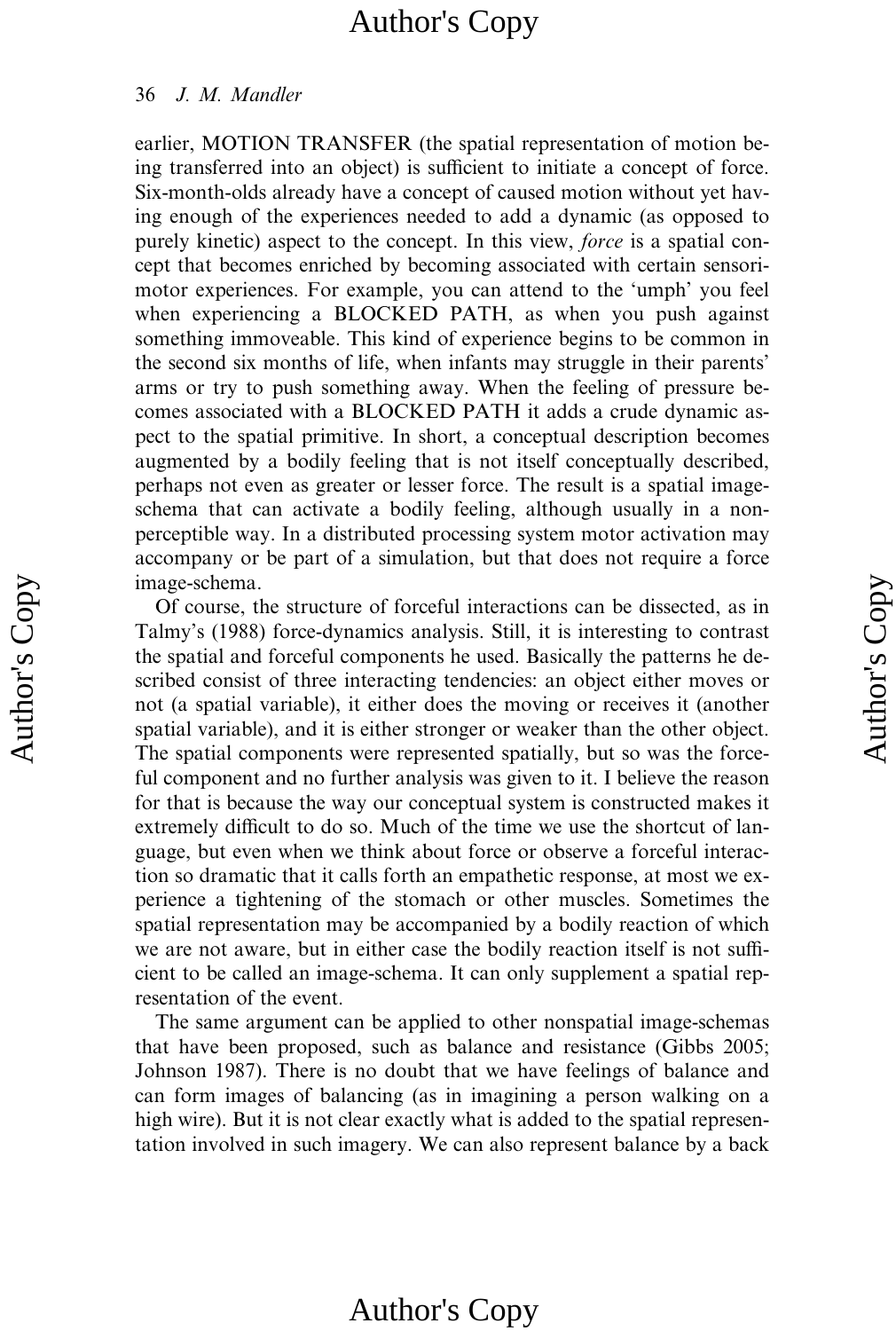#### The spatial foundations of the conceptual system 37

and forth movement of the body or hands, but the feel of the movement is secondary to its spatial aspect. The bodily feeling adds richness to the concept but is not its core. The notion of resistance has the same problem as force. A bodily feeling may be activated, but it is unstructured and vague in comparison with the spatial aspects. It is probably for this reason that the embodiment literature depends so heavily on spatial, as opposed to nonspatial, findings.

#### 1.4. Spatial image-schemas versus bodily representations

Based on the considerations just discussed, I propose that we limit the term image-schema to representations of spatial information (both static and moving) and consider the possibility that nonspatial bodily representations function in different ways. First, spatial representations, possibly with one or two supplements such as *see* and *same*, are sufficient to found the conceptual system. Considerable conceptual headway can be made without including other visual properties of objects, force dynamics, or personal experience of carrying out actions. In this view not only can a human conceptual system exist without representing bodily information, it actually begins this way. Second, spatial representations are considerably more structured than are bodily representations, which tend to be unidimensional or even cruder, making spatial representations more useful for inference and, importantly, making information about absent events potentially recallable. Third, spatial information is more often used for metaphor and analogy than bodily information, probably in part because it is better structured. Fourth, spatial representations are automatically activated during comprehension, even when the spatial implications are abstract, such as in verbs like respect and succeed (Richardson et al. 2003). Fifth, mental simulations used to understand or imagine events always require a spatial component, but not necessarily a bodily one.

Unfortunately, aside from simulation in the form of conscious imagery, exactly what simulation involves has not yet been well specified. To my knowledge, the original formulation by Barsalou (1999), which presented an extensive but necessarily schematic account has, aside from some experimental support for its existence (e.g. Pecher et al. 2003), not been greatly amplified. At most, there have been attempts to locate simulation in modality-specific areas of the brain. However, the literature showing activation of motor areas during comprehension, for example, (e.g. Pulvermüller 2005) may merely reflect associated bodily feelings that are supplementary to the spatial simulation taking place rather than being central to the psychological processes that are essential for comprehension.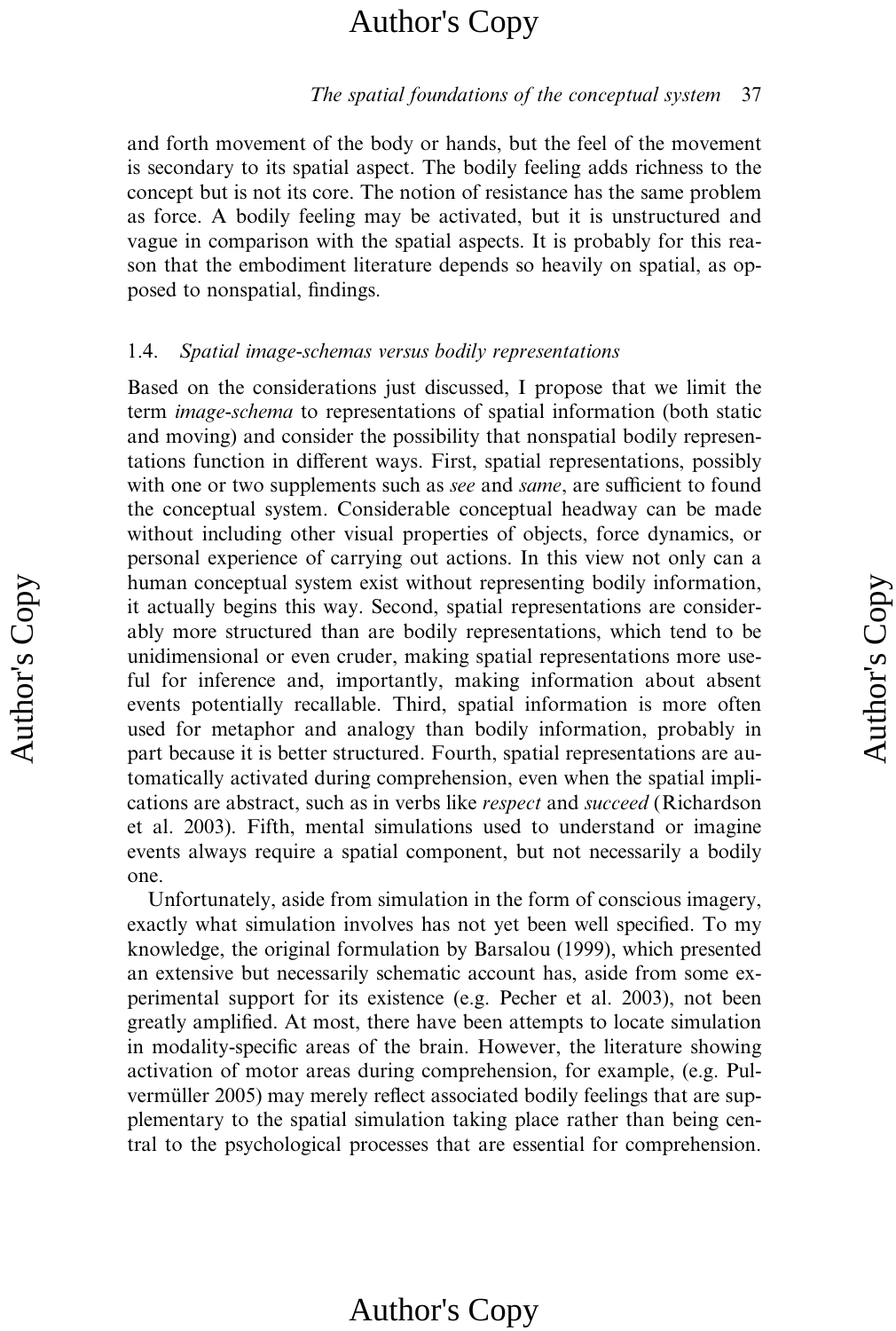#### 38 J. M. Mandler

It is hardly surprising that motor areas are activated when thinking about or imagining carrying out an action, but activation is not a synonym for simulation. In this regard, metaphorical action language such as 'grasping a concept' apparently does not activate brain motor areas more than similarly abstract but non-motor based language (Ruschemeyer et al. 2007).

It has been suggested that simulation is context-specific rather than general (Barsalou et al. 2003). Regardless of what might be true for adults, it is unlikely that the conceptual understanding of infants involves context-specific simulation. Even though context affects sensorimotor learning in infants, the attentive processing required for concept formation does not take in enough detail for their conceptual representations of objects and events to be context-specific. As described above, early understanding of objects and events is global in nature. Even older infants still conceptualize events broadly, as shown by the generalized imitation data. When a 14-month-old watches a dog being given a drink from a cup, if the simulation being run underlies a conceptual interpretation of the event, it consists of a movement of a container to an animal and not movement of a *cup* to a *dog*. Combinations of spatial image-schemas can account for such performance; it is less clear how context-specific simulation would. Of course, simulations might make use of current perceptual information even for young infants, but that leaves a serious problem as to how a context-specific simulation results in a more global conceptual understanding.

Some researchers also claim that even recognizing and categorizing actions requires motor simulation (e.g. Gallese and Lakoff 2005). However, infants can categorize actions on the basis of spatial movement before they are able to perform the actions themselves. For example, as mentioned earlier, infants categorize animals on the basis of biological motion by 3 months of age (Arterberry and Bornstein 2001), a good many months before they have acquired the motor experience said to be required for simulation of such motion (not to mention that 4-legged animals move very differently from 2-legged ones). Adolescents with congenital motor disorders recognize biological motion in spite of never having experienced it in their own actions and thus not having any relevant actions to simulate (Pavlova et al. 2003). Studies of apraxia, in which patients no longer know how to perform the correct actions to use with various objects, nevertheless recognize the objects and the correct actions carried out on them by others (Hodges et al. 1999; Negri et al. 2007).

Considerations such as these suggest that a conceptual understanding of objects and events can be formed and maintained through perceptual observation of spatial information alone. These may be understood by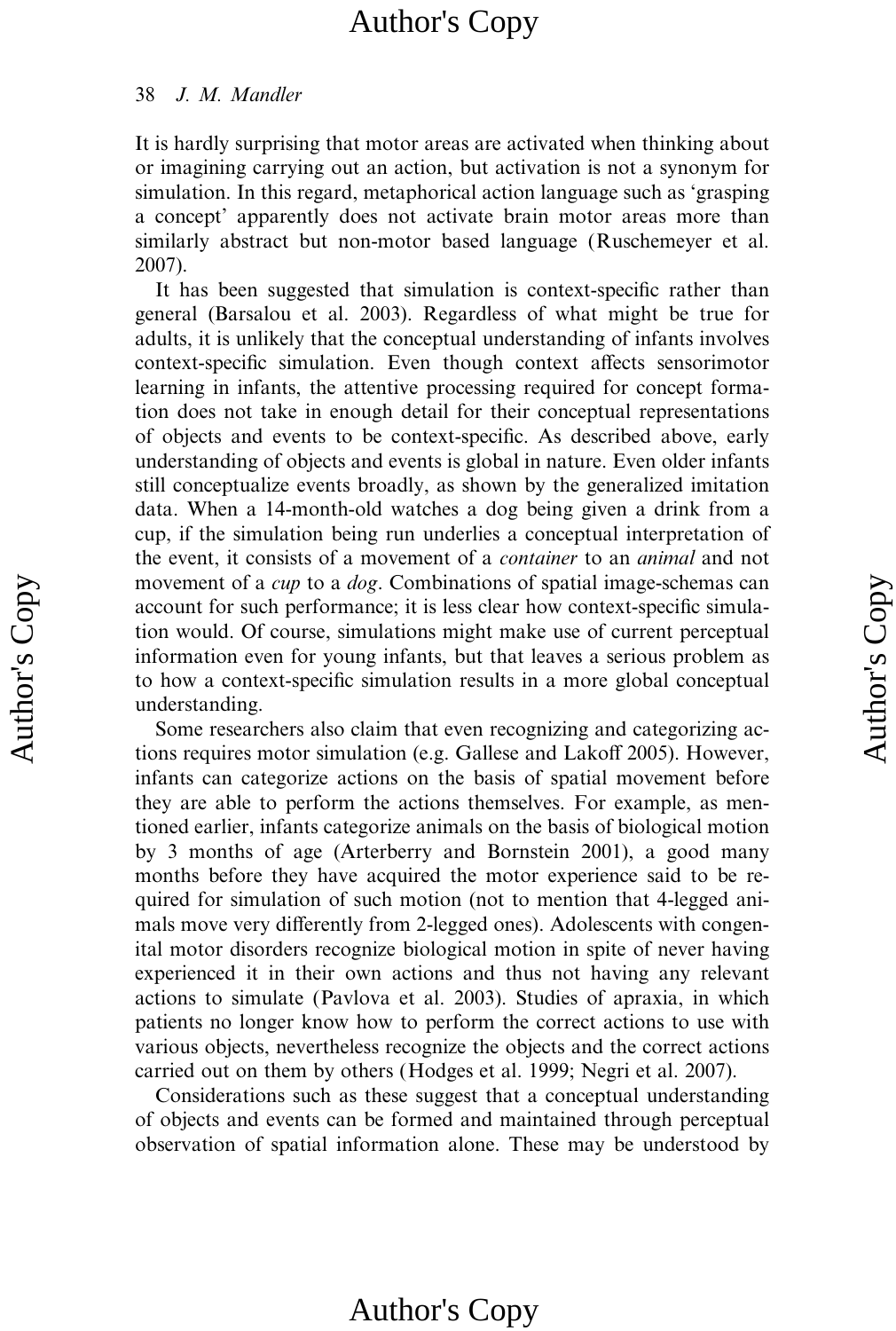## The spatial foundations of the conceptual system 39

simulation, but it would be spatial simulation rather than motor, and as just discussed, would often need to be general rather than context-specific. Although normal adult processing of action is often multimodal, personal experience of an action is not necessary in order to understand it. Needless to say, this point of view does not deny that action concepts are enriched by experience of carrying them out; it only says that motor knowledge is not essential to conceptualizing them.

Ultimately, the most important bodily functions required to understand the full adult conceptual system are conscious mental states. More important than feelings of force or balance or intensity are attention to and conceptualization of one's own desires, goals, emotions, and thoughts, since these are necessary to fully understand the social world. Social and emotional responses begin from birth, but they are much less observable or analyzable than objects and events. It may be that the most important accomplishment of mapping sensorimotor information into a spatial conceptual base is to enable concepts about the mind. One example was mentioned earlier, of associating feelings of wanting or trying to spatially based concepts of goal and goal-directed behavior. The sensorimotor feelings of wanting or trying are themselves unstructured and difficult to observe and analyze, but spatial image-schemas are available to stand for them and thus to enable thought about them. More difficult are mental concepts such as knowing. Although knowing is based on experience with seeing and not seeing, there are no obvious spatial imageschemas to stand for and help organize this otherwise unspecified mental feeling. The long slow development of a theory of mind suggests that mapping the vague sensory feelings involved in mental states of knowing and not knowing into a spatially-based conceptual system is difficult, and even more than concepts of intentionality may require help from language.

#### 1.5. Conclusion

I have presented a theory of how the considerable conceptual system that develops over the course of roughly the first year of life can be achieved through spatial information alone. Certain kinds of spatial information (especially motion through space) are highly salient to young infants, thus attracting the attention needed for concept formation. The concepts of objects, events, and relations derived from simple redescriptions of spatial information create an adequate base for first interpretations of the world and for beginning to learn language as well (Mandler 2005). The spatial image-schemas representing these concepts are well structured in a way that makes it possible to retrieve information about absent events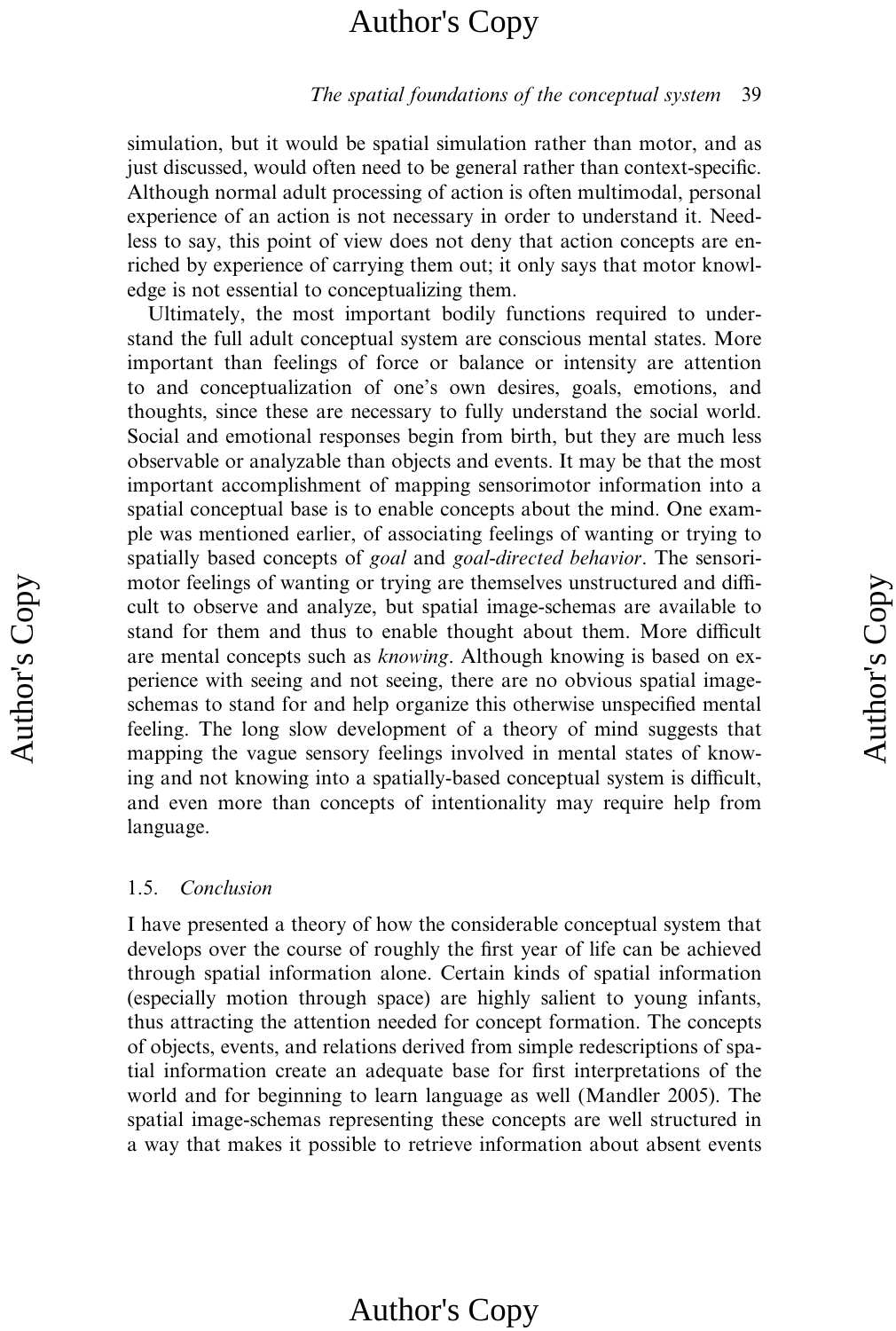#### 40 J. M. Mandler

and enables the inferences that are important in expanding the conceptual system. Although other sources of information will contribute to concept formation (such as one's own feelings), spatial image-schemas ground the system and form the conceptual core to which bodily information, including information about mental states, gets added. What results are concepts represented by spatial image-schemas, some of which are closely coupled with associated bodily feelings that are not themselves conceptualized, or at best only crudely so.

Spatial information is readily available even to very young infants; it is the most continuous, observable, and structured information about the world that they have. Bodily feelings are not only more intermittent, they are often unstructured, and even for adults difficult to describe. They add experiential richness to action and event concepts, but that is not the function that I believe image-schemas are used for, which is to put information in a form that can stand for (symbolize, if you will) observations about the world, thus enabling both thought and language understanding. I sympathize with Johnson (2005) saying that imageschemas leave out something of great importance, namely, the felt qualities of situations. They do, but that may be too much to ask of them. We may have to rely on literature and art to help us conceptualize what is usually only felt. Even when felt qualities accompany a simulation, that does not make the information conceptual and accessible for conscious thought.

The present account necessarily has speculative parts. There is by now a moderate amount of evidence about the preverbal development of knowledge about objects and the spatial aspects of events. Yet it is often difficult to tell implicit perceptual knowledge from potentially explicit conceptual knowledge. In many of the examples I have discussed, there is adequate evidence of concept formation as opposed to mere perceptual learning, but usually not enough data to be entirely sure of the representations that infants are using in the tasks set for them. This is a crucial area of research that needs to be intensively explored and modeled if we are to achieve a mature understanding of how the concepts needed for thought, recollection, and language are formed and how they interact with sensorimotor knowledge.

#### References

Aguiar, A. & R. Baillargeon. 2002. Developments in young infants' reasoning about occluded objects. Cognitive Psychology 45. 267–336.

Arterberry, M. E. & M. H. Bornstein. 2001. Three-month-old infants' categorization of animals and vehicles based on static and dynamic attributes. Journal of Experimental Child Psychology 80. 333–346.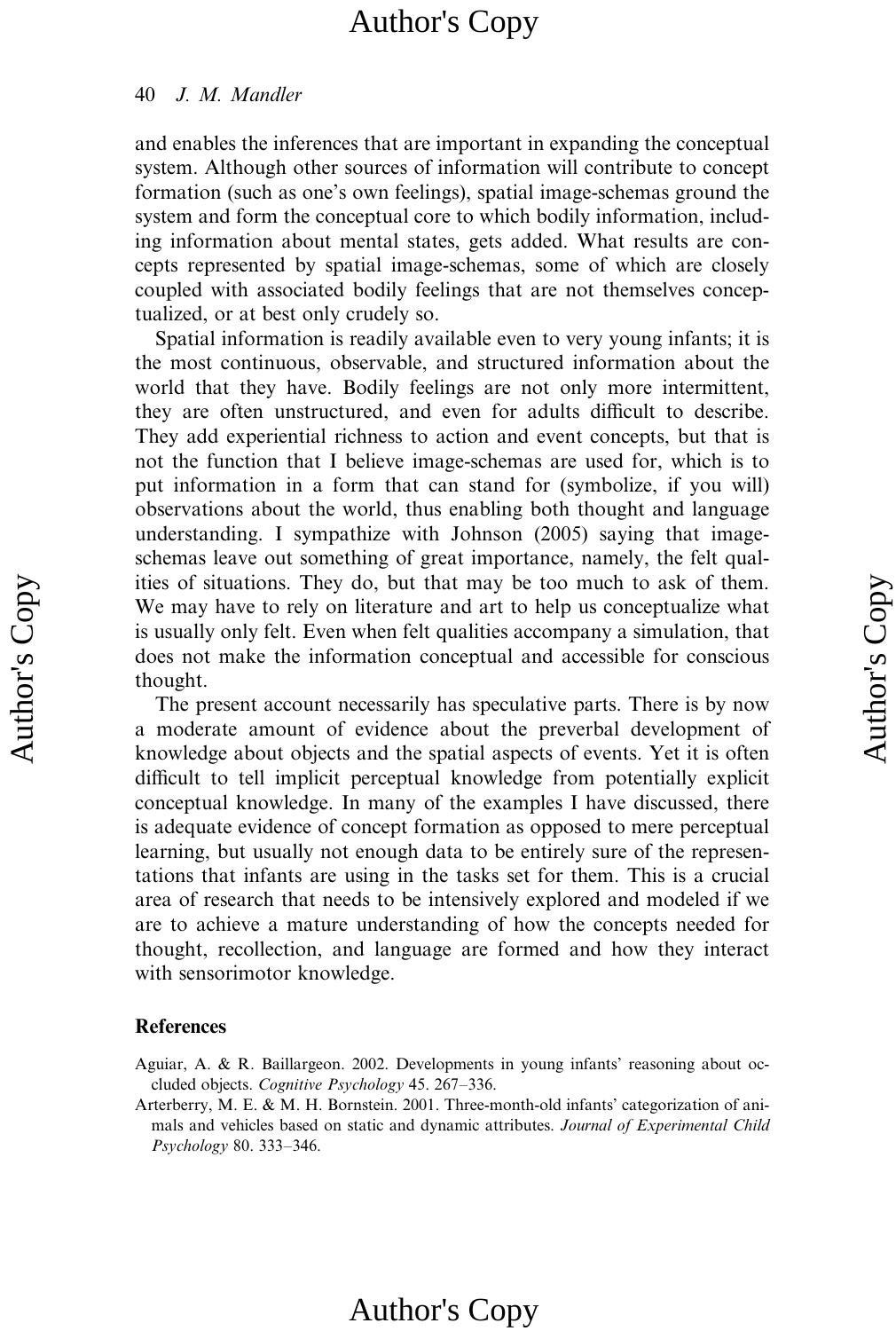- Bahrick, L. E., L. J. Gogate & I. Ruiz. 2002. Attention and memory for faces and actions in infancy: The salience of actions over faces in dynamic events. Child Development 73. 1629–1643.
- Baillargeon, R. 1986. Representing the existence and the location of hidden objects: Object permanence in 6- and 8-month-old infants. Cognition 23. 21–41.
- Baillargeon, R. 2004. Infants' reasoning about hidden objects: Evidence for event-general and event-specific expectations. Developmental Science 7. 391–424.
- Baillargeon, R., L. Kotovsky & A. Needham. 1995. The acquisition of physical knowledge in infancy. In D. Sperber, D. Premack & A. J. Premack (eds.), Causal cognition: A multidisciplinary debate, 79–116. New York: Oxford University Press.
- Barsalou, L. W. 1999. Perceptual symbol systems. Behavioral and Brain Sciences 22. 577– 660.
- Barsalou, L. W., W. K. Simmons, A. K. Barbey & C. D. Wilson. 2003. Grounding conceptual knowledge in modality-specific systems. Trends in Cognitive Sciences 7. 84–91.
- Biro, S. & A. M. Leslie. 2007. Infants' perception of goal-directed actions: Development through cue-based bootstrapping. Developmental Science 10. 379–398.
- Boroditsky, L. 2000. Metaphoric structuring: Understanding time through spatial metaphors. Cognition 75. 1–28.
- Casasanto, D. & L. Boroditsky. 2008. Time in the mind: Using space to think about time. Cognition 106. 579–593.
- Casasola, M. & L. B. Cohen. 2002. Infant spatial categorization of containment, support, or tight-fit spatial relations. Developmental Science 5. 247–264.
- Chen, Z., R. P. Sanchez & T. Campbell. 1997. From beyond to within their grasp: The rudiments of analogical problem-solving in 10- and 13-month olds. Developmental Psychology 33. 790–801.
- Choi, S., L. McDonough, M. Bowerman & J. M. Mandler. 1999. Early sensitivity to language-specific spatial categories in English and Korean. Cognitive Development 14. 241–268.
- Clark, H. H. 1973. Space, time, semantics, and the child. In T. E. Moore (ed.), Cognitive development and the acquisition of language. San Diego: Academic Press.
- Collie, R. & H. Hayne. 1999. Deferred imitation by 6- and 9-month-old infants: More evidence for declarative memory. Developmental Psychobiology 35. 83–90.
- Csibra, G. 2008. Goal-attribution to inanimate agents by 6.5-month-old infants. Cognition 107. 705–717.
- Csibra, G., G. Gergely, S. Bíró, O. Koós & M. Brockbank. 1999. Goal attribution without agency cues: The perception of 'pure reason' in infancy. Cognition 72. 237–267.
- Evans, V. 2003. The structure of time. Philadelphia, PA: John Benjamins.
- Fagan, J. F. III & L. T. Singer. 1979. The role of simple feature differences in infant recognition of faces. Infant Behavior and Development 2. 39–46.
- Frye, D., P. Rawling, C. Moore & I. Myers. 1983. Object-person discrimination and communication at 3 and 10 months. Developmental Psychology 19. 303–309.
- Fulkerson, A. L. & S. R. Waxman. 2007. Words (but not tones) facilitate object categorization: Evidence from 6- and 12-month-olds. Cognition 105. 218–228.
- Gallese, V. & G. Lakoff. 2005. The brain's concepts: The role of the sensory-motor system in conceptual knowledge. Cognitive Neuropsychology 22. 455–479.
- Gentner, D. 2003. Why we're so smart. In D. Gentner & S. Goldin-Meadow (eds.), Language in mind: Advances in the study of language and thought, 195–235. Cambridge, MA: MIT Press.
- Gibbs, R. W. Jr. 2005. Embodiment and cognitive science. New York: Cambridge University Press.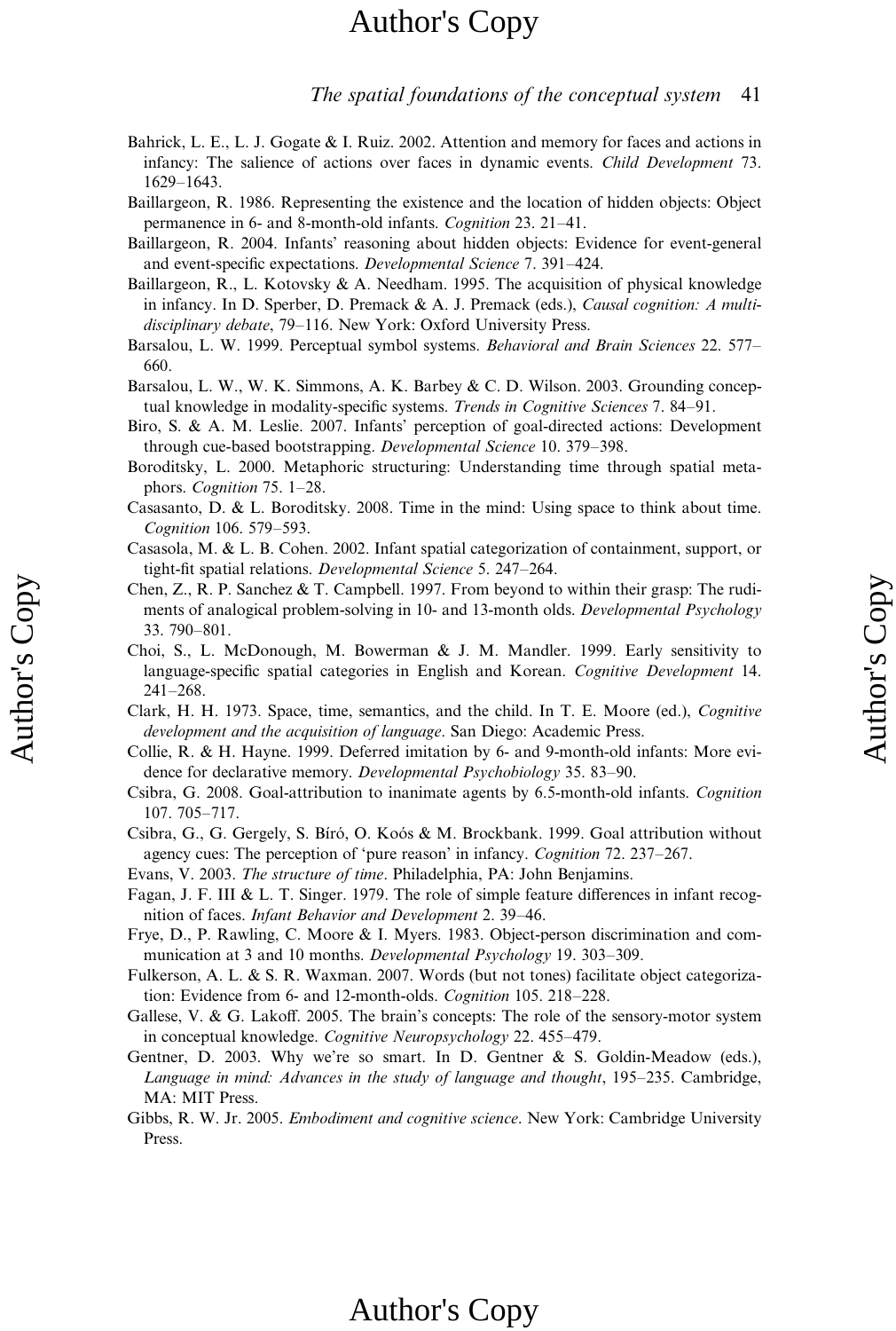#### 42 J. M. Mandler

Author's Copy Author's Copy

Goswami, U. 1992. Analogical reasoning in children. Hove: Erlbaum.

- Grady, J. E. 2005. Image schemas and perception: Refining a definition. In B. Hampe (ed.), From perception to meaning: Image schemas in cognitive linguistics, 35–55. Berlin: Mouton de Gruyter.
- Guyau, J.-M. 1988 [1890]. The origin of the idea of time. In J. A. Michon, V. Pouthas  $\&$ J. L. Jackson (eds.), Guyau and the idea of time. Amsterdam: North-Holland.
- Hodges, J. R., J. Spatt & K. Patterson. 1999. 'What' and 'how': Evidence for the dissociation of object knowledge and mechanical problem-solving skills in the human brain. Proceedings of the National Academy of Sciences 96. 9444–9448.
- Johnson, M. 1987. The body in the mind. Chicago: University of Chicago Press.
- Johnson, M. 2005. The philosophical significance of image schemas. In B. Hampe (ed.), From perception to meaning: Image schemas in cognitive linguistics, 15–34. Berlin: Mouton de Gruyter.
- Lakoff, G. 1987. Women, fire, and dangerous things. Chicago: University of Chicago Press.
- Lakoff, G. & M. Johnson. 1999. Philosophy in the flesh. New York: Basic Books.
- Leslie, A. M. 1982. The perception of causality in infants. Perception 11. 173–186.
- Leslie, A. M. 1984. Infant perception of a manual pick-up event. British Journal of Developmental Psychology 2. 19–32.
- Luo, Y. & R. Baillargeon. 2005a. Can a self-propelled box have a goal?: Psychological reasoning in 5-month-old infants. *Psychological Science* 16. 601–608.
- Luo, Y. & R. Baillargeon. 2005b. When the ordinary seems unexpected: Evidence for incremental physical knowledge in young infants. Cognition 95. 297–328.
- Mandler, J. M. 1992. How to build a baby II: Conceptual primitives. Psychological Review 99. 587–604.
- Mandler, J. M. 2004. The foundations of mind: Origins of conceptual thought. New York: Oxford University Press.
- Mandler, J. M. 2005. How to build a baby III: Image-schemas and the transition to verbal thought. In B. Hampe (ed.), From perception to meaning: Image schemas in cognitive linguistics, 137–164. Berlin: Mouton de Gruyter.
- Mandler, J. M. 2008. On the birth and growth of concepts. Philosophical Psychology 21. 207–230.
- Mandler, J. M., R. Fivush & J. S. Reznick. 1987. The development of contextual categories. Cognitive Development 2. 339–354.
- Mandler, J. M. & L. McDonough. 1993. Concept formation in infancy. Cognitive Development 8. 291–318.
- Mandler, J. M. & L. McDonough. 1996. Drinking and driving don't mix: Inductive generalization in infancy. Cognition 59. 307–335.
- Mandler, J. M. & L. McDonough. 1998a. On developing a knowledge base in infancy. Developmental Psychology 34. 1274–1288.
- Mandler, J. M. & L. McDonough. 1998b. Studies in inductive inference in infancy. Cognitive Psychology 37. 60–96.
- Mandler, J. M. & L. McDonough. 2000. Advancing downward to the basic level. Journal of Cognition & Development 1. 379–404.
- Mareschal, D., D. Powell & A. Volein. 2003. Basic-level category discriminations by 7- and 9-month-olds in an object examination task. Journal of Experimental Child Psychology 86. 87–107.
- McDonough, L. 1999. Early declarative memory for location. British Journal of Developmental Psychology 17. 381–402.
- McDonough, L. 2002. Basic-level nouns: First learned but misunderstood. Journal of Child Language 29. 357–377.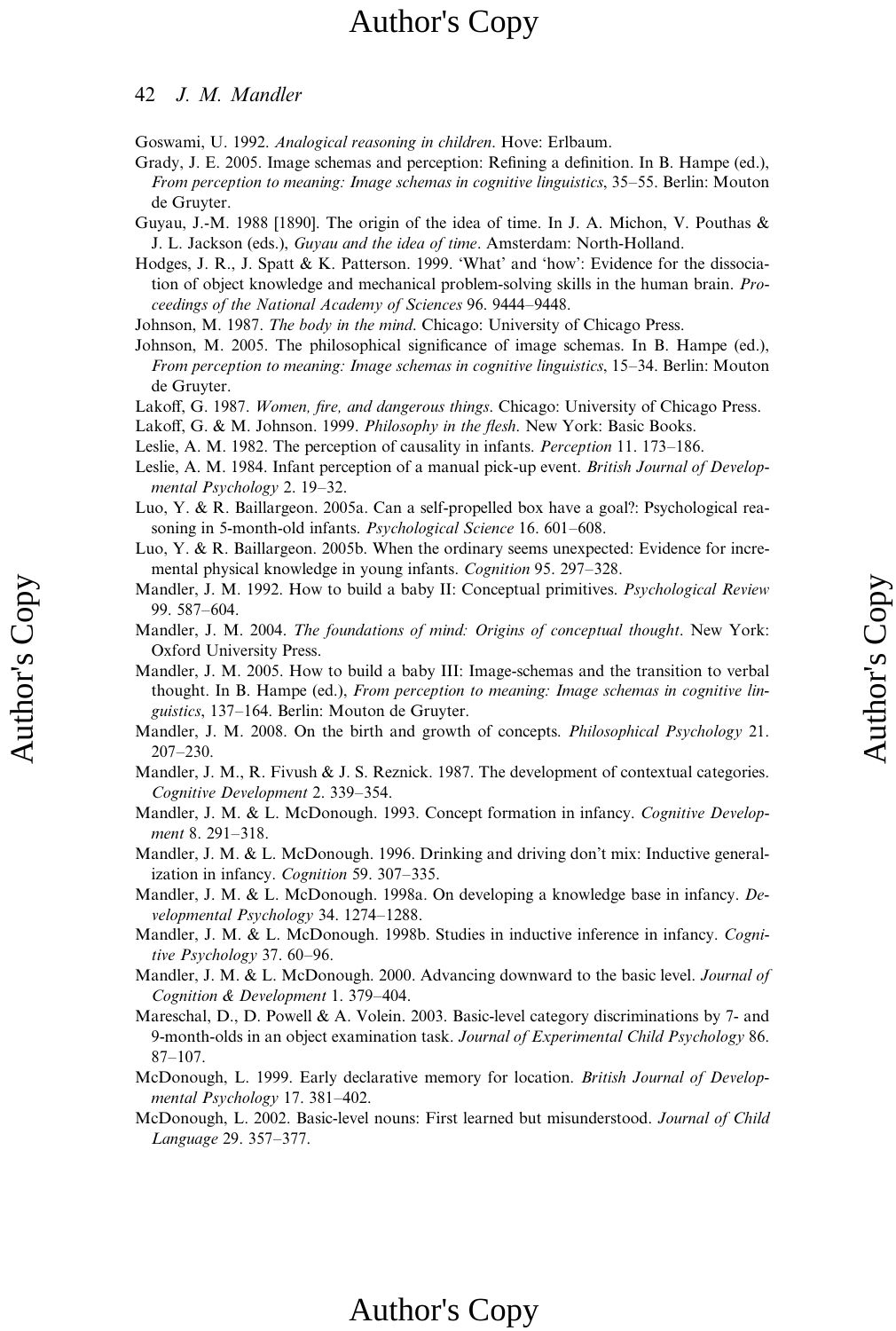- McDonough, L., S. Choi & J. M. Mandler. 2003. Understanding spatial relations: Flexible infants, lexical adults. Cognitive Psychology 46. 229–259.
- Michotte, A. E. 1963. The perception of causality. London: Methuen.
- Negri, G. A. L., R. I. Rumiati, A. Zadini, M. Ukmar, B. Z. Mahon & A. Caramazza. 2007. What is the role of motor simulation in action and object recognition? Evidence from apraxia. Cognitive Neuropsychology 24. 795–816.
- Newcombe, N., J. Huttenlocher & A. Learmonth. 1999. Infants' encoding of location in continuous space. Infant Behavior and Development 22. 483–510.
- Patterson, K. & J. R. Hodges. 1995. Disorders of semantic memory. In A. D. Baddeley, B. A. Wilson & F. N. Watts (eds.), Handbook of memory disorders, 167-186. London: Wiley.
- Pauen, S. 2000. Early differentiation within the animate domain: Are humans something special? Journal of Experimental Child Psychology 75. 134–151.
- Pauen, S. 2002. The global-to-basic level shift in infants' categorical thinking: First evidence from a longitudinal study. International Journal of Behavioral Development 26. 492–499.
- Pauen, S. & B. Träuble. 2009. How 7-month-olds interpret ambiguous motion events: Category-based reasoning in infancy. Cognitive Psychology 59. 275–295.
- Pavlova, M., M. Staudt, S. A. Sokolov, N. Birbaumer & I. Krägeloh-Mann. 2003. Perception and production of biological movement in patients with early periventricular brain lesions. Brain 126. 692–701.
- Pecher, D., R. Zeelenberg  $&$  L. W. Barsalou. 2003. Verifying different-modality properties for concepts produces switching costs. Psychological Science 14. 119–124.
- Perone, S., K. L. Madole, S. Ross-Sheehy, M. Carey & L. M. Oakes. 2008. The relation between infants' activity with objects and attention to object appearance. *Developmental* Psychology 44. 1242–1248.
- Pulvermüller, F. 2005. Brain mechanisms linking language and action. *Nature Reviews: Neu*roscience 6. 576–582.

Author's Copy Author's Copy

- Quinn, P. C. 2003. Concepts are not just for objects: Categorization of spatial relation information by infants. In D. R. Rakison & L. M. Oakes (eds.), Early category and concept development, 50–76. New York: Oxford University Press.
- Quinn, P. C., P. D. Eimas  $\&$  S. L. Rosenkrantz. 1993. Evidence for representations of perceptually similar natural categories by 3-month-old and 4-month-old infants. Perception 22. 463–475.
- Richardson, D. C., J. M. Spivey, L. W. Barsalou & K. McRae. 2003. Spatial representations activated during real-time comprehension of verbs. Cognitive Science 27. 767–780.
- Roberson, D., J. Davidoff, I. R. L. Davies & L. R. Shapiro. 2005. Color categories: Evidence for the cultural relativity hypothesis. Cognitive Psychology 50. 378–411.
- Rochat, P., R. Morgan & M. Carpenter. 1997. Young infants' sensitivity to movement information specifying social causality. Cognitive Development 12. 537–561.
- Rogers, T. T. & J. L. McClelland. 2004. Semantic cognition: A parallel distributed processing approach. Cambridge, MA: MIT Press.
- Rüschemeyer, S.-A., M. Brass & A. D. Friederici. 2007. Comprehending: Neural correlates of processing verbs with motor stems. Journal of Cognitive Neuroscience 195. 855–865.
- Slater, A. 1989. Visual memory and perception in early infancy. In A. Slater & G. Bremner (eds.), Infant development, 43–71. Hillsdale, NJ: Erlbaum.
- Spelke, E. S., K. Breinlinger, J. Macomber & K. Jacobson. 1992. Origins of knowledge. Psychological Review 99. 605–632.
- Spelke, E. S. & S. J. Hespos. 2002. Conceptual development in infancy: The case of containment. In N. L. Stein, P. Bauer & M. Rabinowitz (eds.), Representation, memory, and development: Essays in honor of Jean Mandler, 223–246. Mahwah, NJ: Erlbaum.